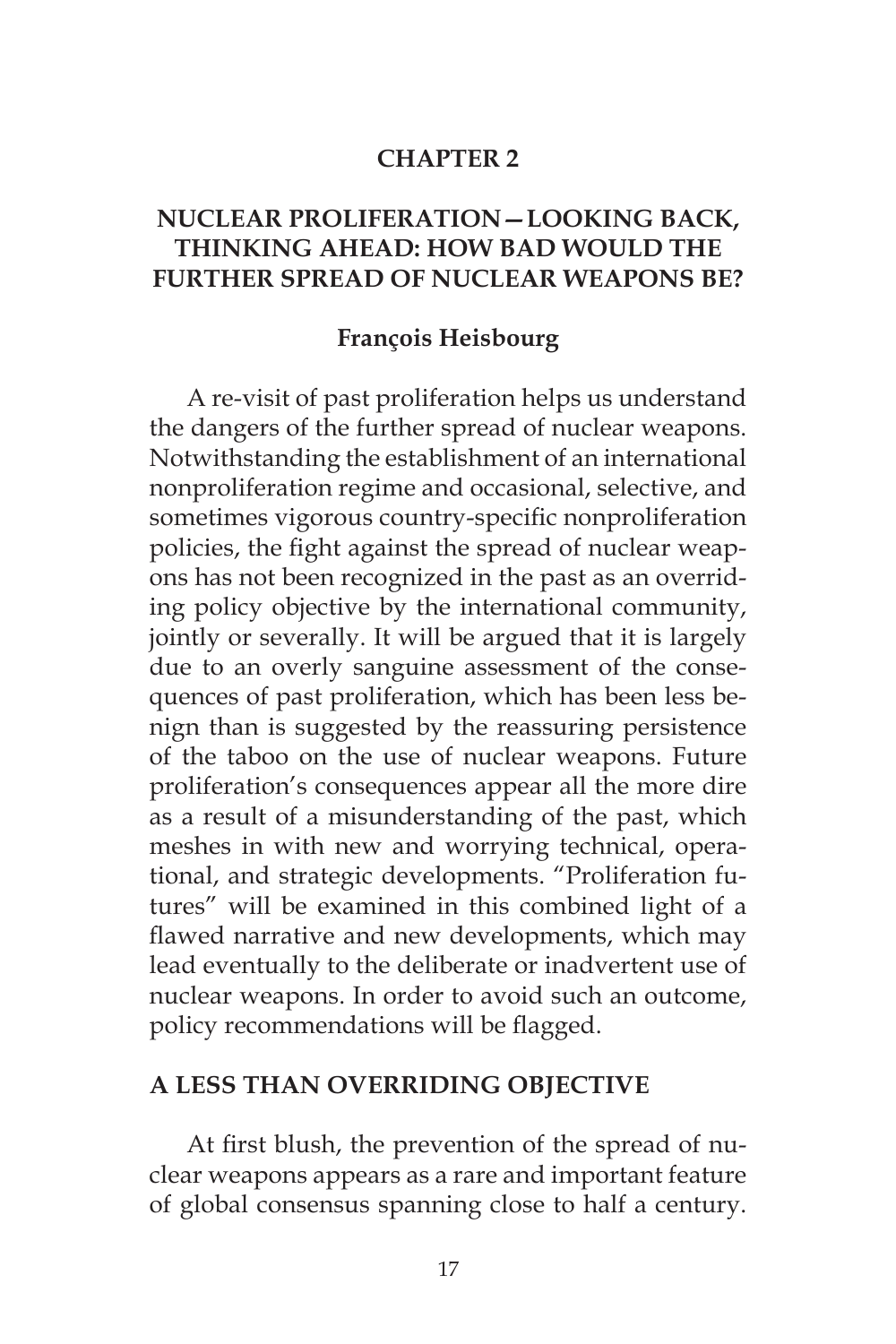This is clearly the case in multilateral declaratory undertakings such as the 1978 *Final Document of the United Nations (UN) Special Session on Disarmament*, 1 notable for its universal nature committing all member states of the UN at the time, which states *inter alia*  that "Non proliferation of nuclear weapons is a matter of universal concern" (§36) and "It is imperative . . . to prevent the proliferation of nuclear weapons" (§65). Previously, and more operationally, the Nuclear Nonproliferation Treaty (NPT), opened to signature on May 1, 1968, laid out the elements of an international regime that, over the years, has acquired quasiuniversal status, with only India, Israel, and Pakistan holding out, and only one state (North Korea) opting out. The NPT in turn built upon an initially modest set of safeguards, established by the International Atomic Energy Agency (IAEA) after its creation in 1957, that have developed into an extensive, more intrusive system of inspections, materialized in particular by the so-called Additional Protocol, formalized in 1997, which has been acceded to by 115 states and which another 25 have signed.<sup>2</sup> Out of the 44 countries<sup>3</sup> possessing at least one operational nuclear reactor, 35 have ratified the Protocol, and three others (India, Iran, and Israel) have signed it. Even the three countries that never joined the NPT have not signaled their intent to act against the nonproliferation aims of the NPT. Only North Korea breaks what is in effect a universal declaratory pattern to which countries pay collective and individual obeisance in words, if not always in deeds.

However, this doesn't amount to an overriding policy imperative at either the multilateral or national levels. On occasion, the UN as a whole has given an overriding importance to nonproliferation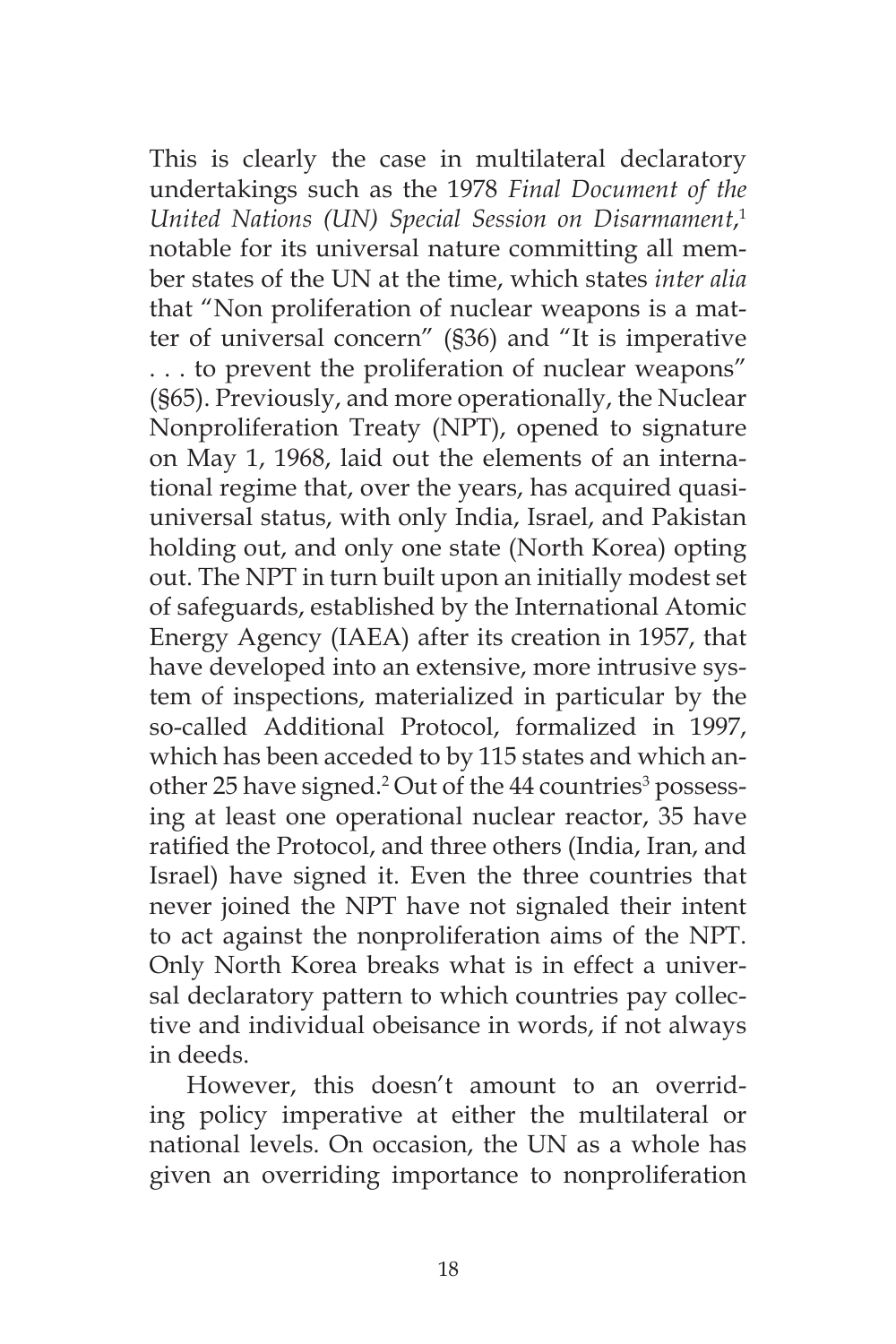as opposed to other aspects of international relations, but on a highly selective basis. Such was the case of the imposition of mandatory UN Security Council sanctions against South Africa when that country's work on a nuclear test site was uncovered in 1977.<sup>4</sup> and again in the wake of the Gulf War of 1991 when the Security Council mandated the nuclear, biological, and chemical disarmament of Iraq.<sup>5</sup> But these policies were country specific, not general in nature. Similarly, nonproliferation only rarely, and usually selectively, takes precedence over other elements of bilateral relations between given states. Israel takes firm exception to nuclear "wannabes" insofar that they deny their right to exist, but is little interested beyond that. American militancy against Pakistan's nuclear ambitions withered when Islamabad's help was required after the Soviet invasion of Afghanistan. In 2005, Washington spectacularly conceded to India privileges that are normally reserved to bona fide NPT signatories when it signed a bilateral nuclear agreement with that country, a precedent that China is now tempted to grant Pakistan. Russia, France, Britain, or other industrialized states take a "pick and choose" approach. Despite the misgivings and reservations of some, the 45 member states of the Nuclear Suppliers Group did not prevent the lifting of restrictions vis-àvis India flowing from the U.S.-India nuclear agreement.6 The weakening of the NPT entailed by that agreement took second place to other considerations, such as India's economic or strategic importance.

There is thus a substantial contrast between nonproliferation as an objective and its actual level of priority. In itself, this is neither unusual in international relations (how many other lofty goals are simultaneously proclaimed and neglected?) nor readily avoid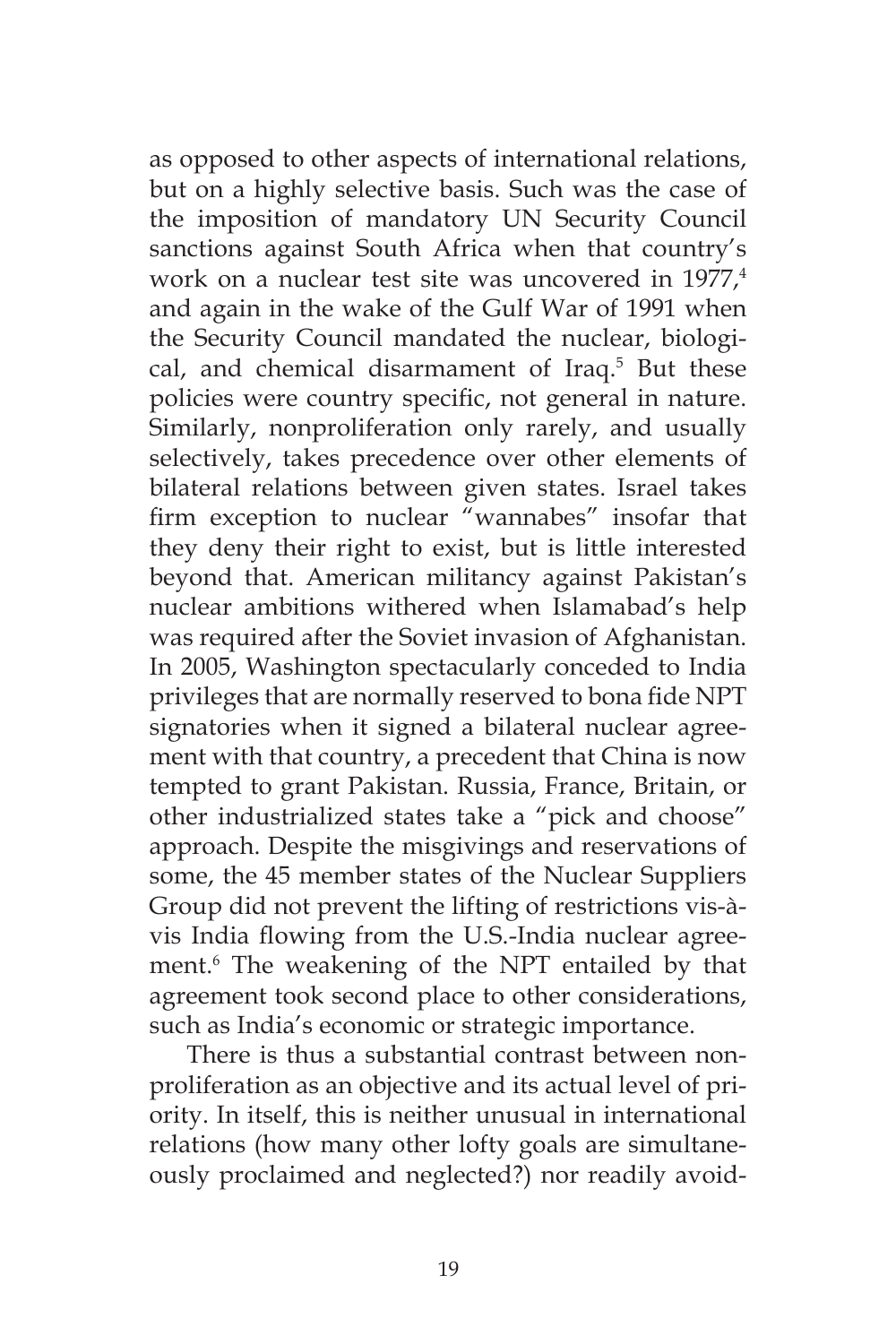able, as the examples cited previously demonstrate. However, nuclear weapons by general acknowledgement (which rests on an all-too reliable set of unimpeachable physics and an even less debatable set of practical data from nuclear use and testing) have a unique ability to instantaneously destroy entire populations. That consideration would normally have given nonproliferation a higher rank and a broader remit in the order of international priorities, even if one takes fully into account the *Realpolitik* requirements of the Cold and post-Cold War eras. There are strong and mutually reinforcing empirical and logical reasons that explained this disconnect in the past and that continue to inform the manner in which prospective further proliferation is being approached.

In empirical terms, two facts stand out: Runaway nuclear proliferation has not occurred, and nuclear weapons have not been used, in anger or by accident, since the bombing of Hiroshima and Nagasaki, Japan. As long as proliferation had remained confined to countries that were in alliance with the United States, such as the United Kingdom (UK) and France (which tested their first devices in 1952 and 1960, respectively), there was little additional fear of breaking the taboo on nuclear use in either Washington or Moscow although the United States was even less happy than the Union of Soviet Socialist Republics (USSR) about French nuclear ambitions. However, a go-it-alone nuclear Red China rang loud alarm bells when it was set to test in 1964, leading both to rumblings about a decapitating Soviet or Soviet-American strike<sup>7</sup> and, more practically, to the drafting of the NPT, which sought to limit the nuclear club to those countries that tested before January 1, 1967. This was an era in which runaway proliferation had been hitherto considered as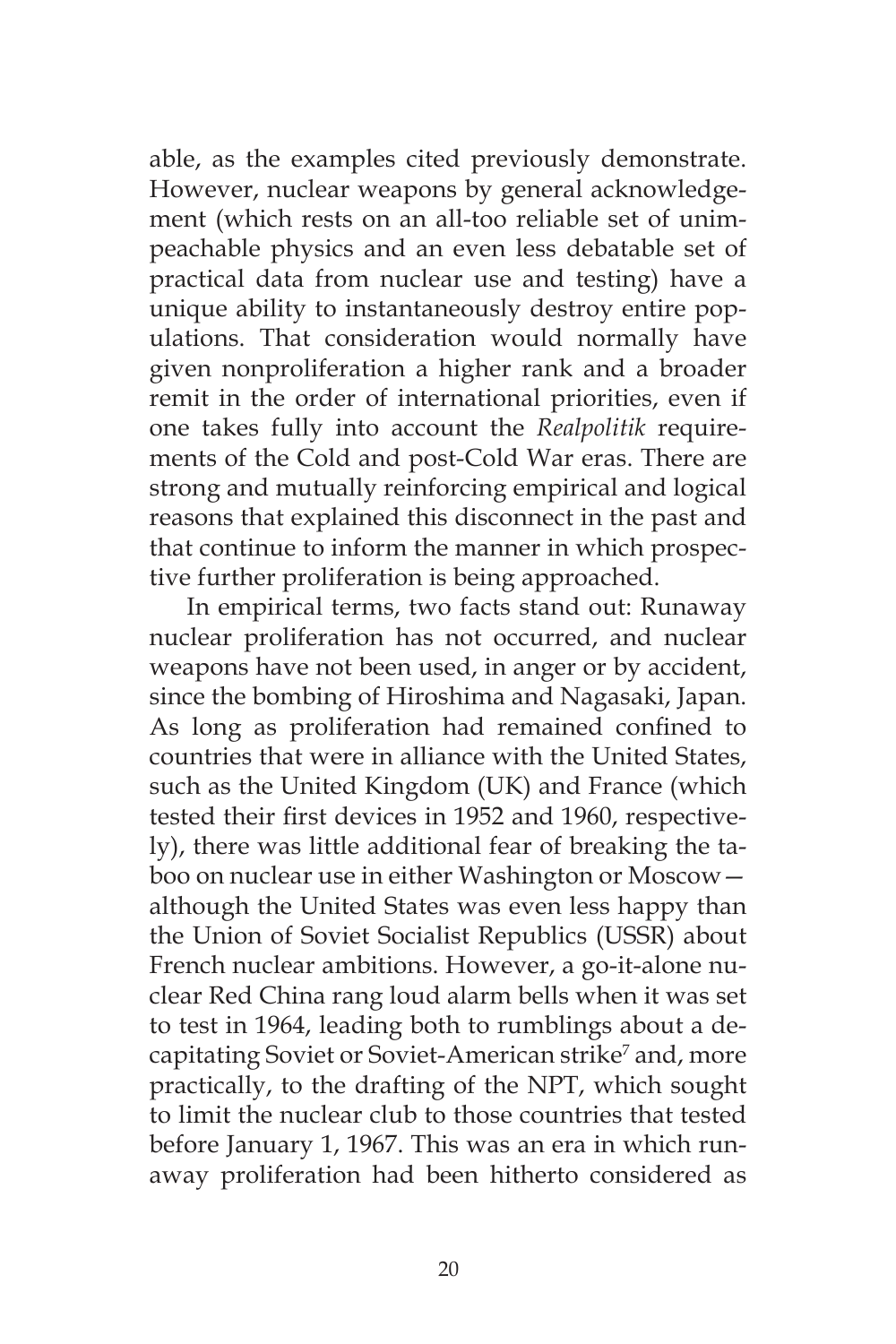a mainstream scenario:<sup>8</sup> In a world with nuclear free agents (the expression "rogue state" had not yet been coined) such as an unpredictable Red China, nuclear use would occur. Neither development has happened. Proliferation has remained restricted to a limited set of countries (the five "official," the three "de facto," the North Korean "sort-of," and the Iranian "putative" nuclear powers), and roll-back has occurred willy-nilly: Nuclear South Africa was disarmed; quasi-nuclear Sweden and the once-aspiring or potential nuclear states of Argentina, Brazil, Canada, Germany, Iraq, Italy, Libya, South Korea, Switzerland, Syria, and Taiwan eventually renounced the nuclear road; and the nuclear legacies in Belarus, Kazakhstan, and Ukraine were liquidated. The "system," however defined (from the role of the NPT to preemptive military strikes against Iraq and Syria by way of defense guarantees within the North Atlantic Treaty Organization [NATO] or to Sweden and Ukraine), has more or less worked during the last decades of the 20th century. Nor has the formal advent of India and Pakistan to nuclear military status in 1998 led to nuclear weapons use, while the prospect of Mao's China running amok has been superseded by a quiescent nuclear doctrine in the Middle Kingdom.

The power of this empirical evidence appears in the choice of our leaders' words. Dire forecasts and corresponding practical calls for concrete action are made rightly by mostly Western leaders about the possible consequences of Iran going nuclear; pie-inthe-sky speeches are made about the need to eliminate all nuclear weapons. But what is largely missing is the bridging language between these two levels of concern of the sort U.S. President John F. Kennedy used to address the perceived challenge of short-term, runaway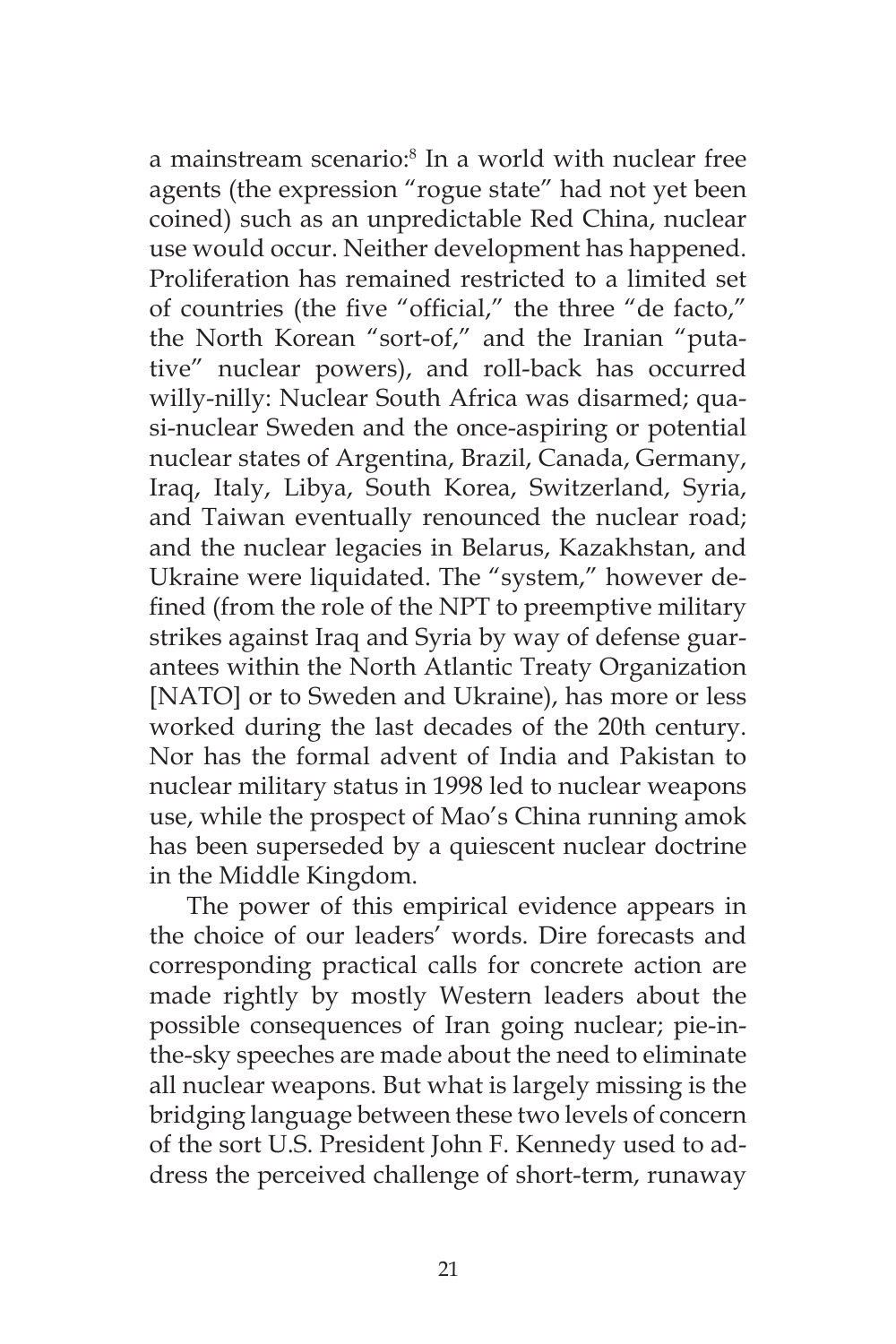nuclear proliferation and its implied consequences. In his March 1963 press conference (see endnote 8), Kennedy linked nonproliferation to a prospective test ban treaty.<sup>9</sup>

Largely missing, but not entirely so, is nonstate proliferation resulting in nuclear terrorism. This was correctly seized upon after September 11, 2001 (9/11) by Presidents George W. Bush and Barack Obama, leading to the first global Nuclear Security Summit in Washington, DC, in April 2010. However necessary it may be to address that fear, identified earlier by able novelists,<sup>10</sup> it has not, mercifully, yet materialized in empirical terms. The empirical evidence that informs nonproliferation's policy status sustains and is sustained, in turn, by reasoning on the supposed inherent stability of deterrence in all of its declensions: unilateral, bilateral, or even multilateral.

Given their disproportionate power, nuclear weapons cannot serve to achieve limited policy goals, thus excluding their use as Clausewitzian weapons. Further, the possession of nuclear weapons may even inhibit actions that an aggressive nonnuclear power might otherwise contemplate, but a nuclear power might not. Stalin, at the head of a still clearly nonnuclear USSR, blockaded Berlin, an action that none of his nuclear-armed successors sought to emulate. As a nonnuclear power, Red China bombed Taiwan repeatedly. The worst of it ceased after Beijing acquired nuclear weapons. Possession of nuclear weapons, possibly after a learning curve, appears to self-deter escalatory aggressive behavior.

Bilateral deterrence between two nuclear powers has long been deemed to moderate direct confrontation and to deflect aggressive behavior towards proxies.11 Although no such theoretical consensus exists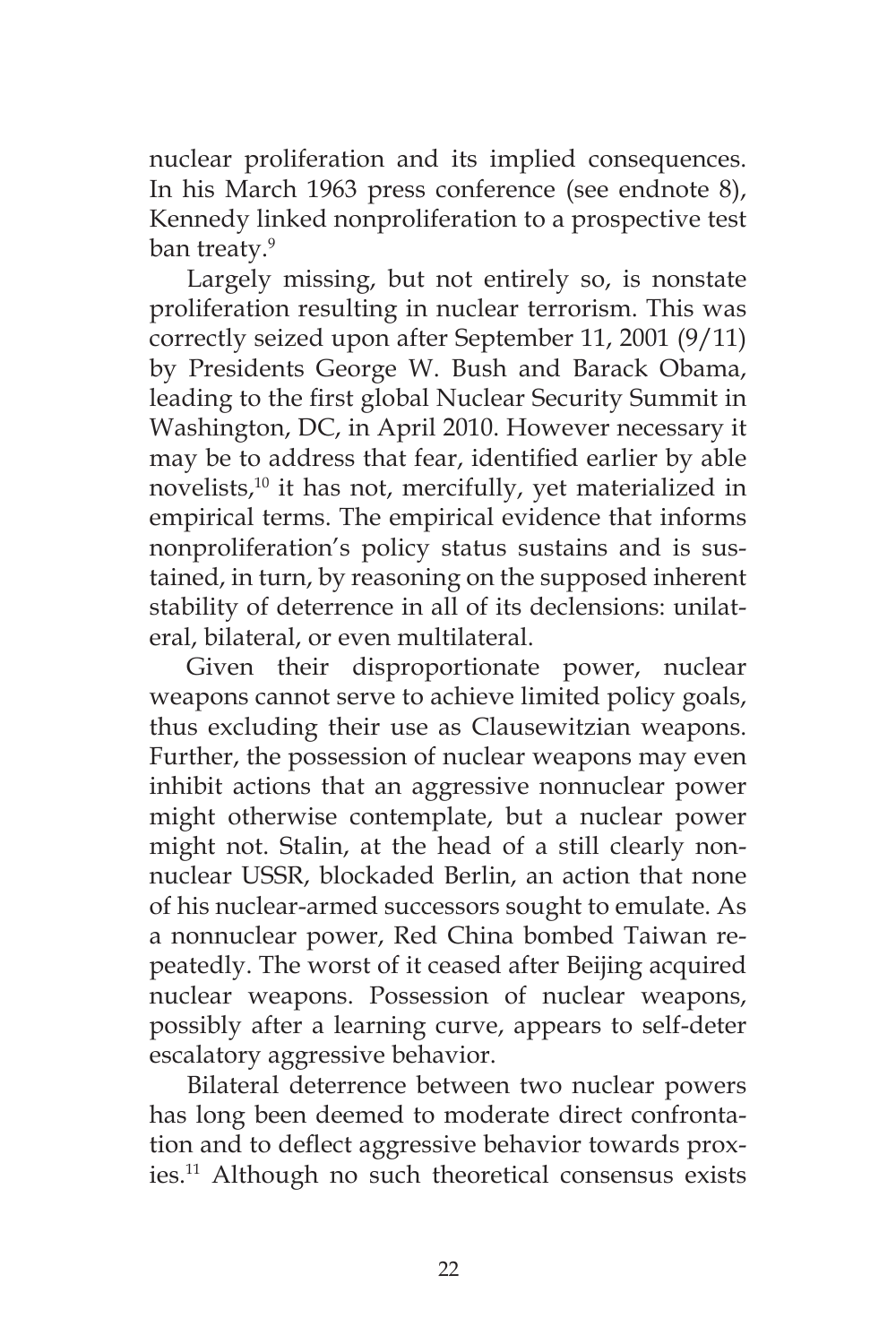vis-à-vis the possible stability of multicornered possession of nuclear weapons, the case has been made by powerful authors such as Ken Waltz and Pierre Gallois.12 In practice, a global multipolar nuclear order was established to some extent since the 1960s, with the USSR, the United States, and China forming a strategic triangle that was perceived as such by the authors of the Nixon-to-Beijing visit. A regional multipolar dispensation arguably also exists between China, India, and Pakistan. These relationships have apparently not led to instabilities greater than (or even as great as) those that have characterized the U.S.- Soviet nuclear standoff.

In short, proliferation has been a manageable, slow-motion process. Nuclear weapons have not been used nor has the probability of their use appeared to have increased. The overall status of nuclear proliferation today is satisfactory provided some adjustments are made in terms of securing material from nonstate actors. Still, the policy mix sustaining the current situation is messy and occasionally fraught, as so many things are in international life. Difficult case-specific situations, such as Iran today, will continue to be handled as such, as Iraq was yesterday.

### **THE PAST IS NOT WHAT IT USED TO BE**

The problem with this reassuring reading of the past is that it is not entirely true. Yes, the NPT had a major material effect by gradually making the new normal non-nuclear. Yes, again, U.S. defense guarantees weaned Germany, Italy,<sup>13</sup> South Korea, Taiwan, and even neutral Sweden away from the nuclear road, as did the U.S.-French-British assurances to post-Soviet Ukraine. Yes, too, various levels of coercion worked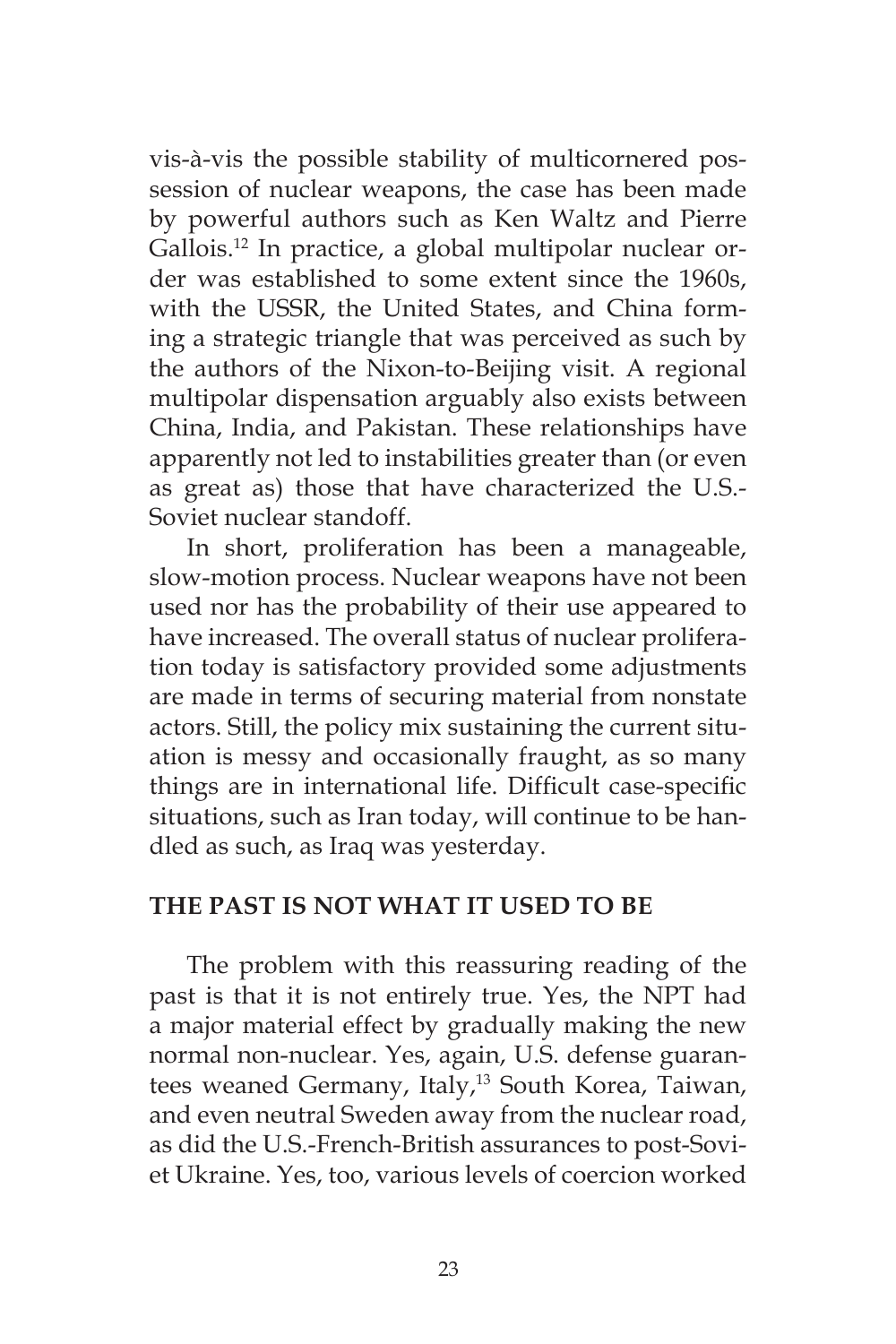against Iraq, Libya, and Syria. But no, the practice of even the most "classical" bilateral deterrence was not nearly as reassuring as the mainstream narrative inherited from the Cold War would have one believe. Nor can we consider that our elements for empirical judgment are as methodologically satisfactory in terms of their breadth and depth as they need to be. These two negatives will be examined in turn.

Nuclear archives, as other sensitive governmental archives, open up usually after an interval of decades, and even then with varying levels of culling and redaction. Even oral histories tend to follow this pattern, as aging witnesses feel freer to speak up. Hence a paradox: When the Soviet-American nuclear confrontation was central to our lives and policies during the Cold War, we did not know how bad things really were. Now that we are beginning to know, there is little public interest, given the disappearance of the East-West contest. Yet there are lessons of general interest that can be summarized as follows.

The first lesson is that the Cuban Missile Crisis brought us much closer to the brink than we were even aware of at the time and for reasons that are germane to the current situation. These reasons include massive failures of intelligence on Soviet nuclear preparations and dispositions in Cuba (notably on tactical nukes and on the operational readiness of a number of intermediate range ballistic missiles [IRBMs] and their warheads); dysfunctional or imperfect command and control arrangements (notably vis-à-vis Soviet submarines); and unintentionally mixed signals (on each antagonist's actions). These reasons are effectively laid out in Michael Dobb's book, *One Minute to Midnight*. 14

The second lesson relates to the safety and security of nuclear forces, which are subject to potentially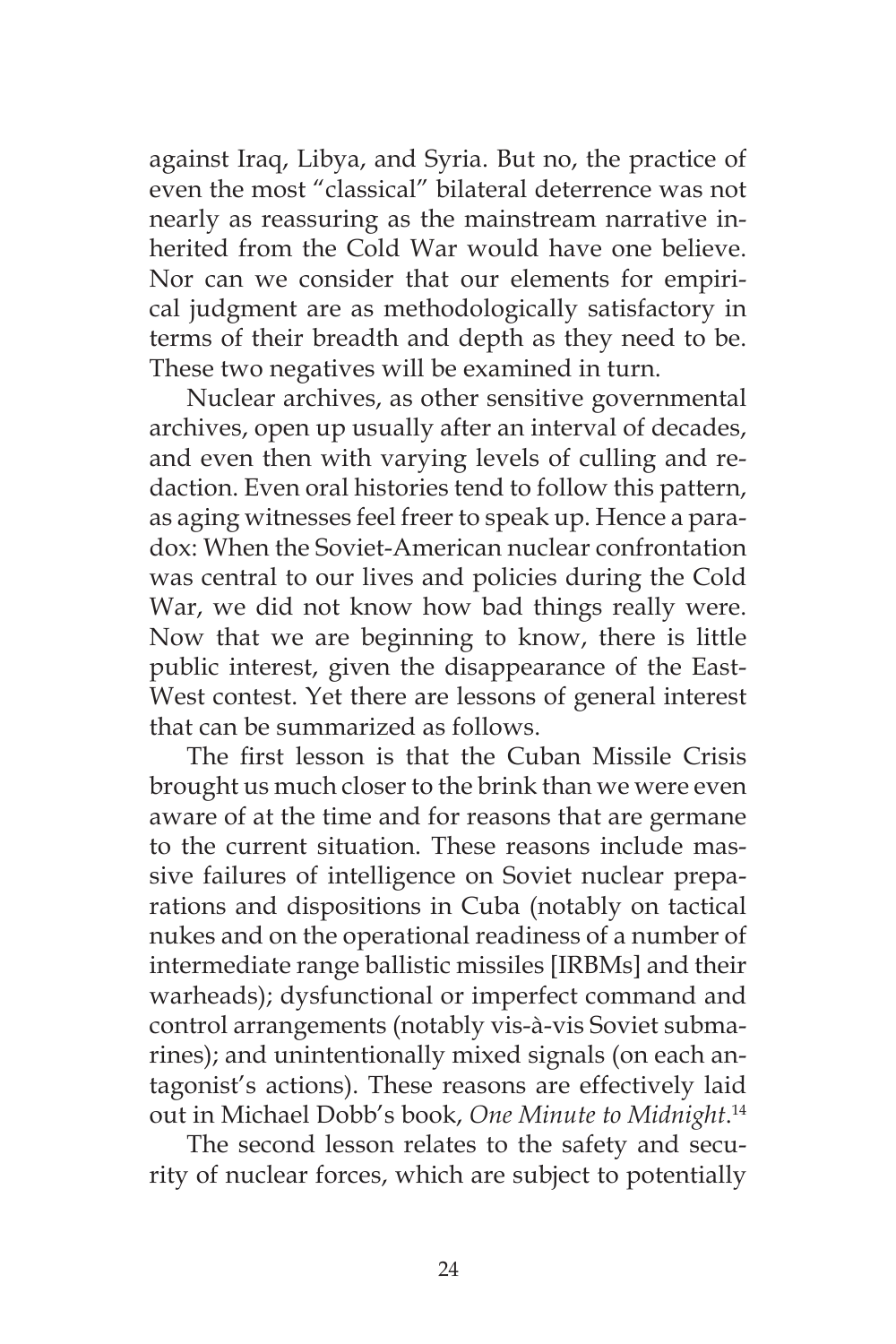calamitous procedural, technical, or operational mishaps and miscalculations, somewhat along the lines of what applies to related endeavors (nuclear power and aerospace). Scott Sagan, in his *Limits of Safety*, 15 provides compelling research on the American Cold War experience. It would be interesting to have a similar treatment on the Soviet experience.

Although it can be argued that today's nuclear arsenals are much smaller and easier to manage and that the technology for their control has been vastly improved, several facts remain. First, the United States has continued to witness serious procedural lapses in the military nuclear arena.<sup>16</sup> Second and related, the de-emphasis of the importance of nuclear weapons in the U.S. force structure is not conducive to treating them with the respect that is due to their destructive power. Third, other nuclear powers do not necessarily benefit from the same technology and learning curves as the older nuclear states, and notably the United States. Instead, cheek-to-jowl nuclear postures, which prevailed in the Cuban Missile Crisis and which help explain why World War III nearly occurred, characterize India and Pakistan today. Indeed, despite the dearth of detail on Indian and Pakistani nuclear crisis management, we know that the stability of nuclear deterrence between India and Pakistan is by no means a given, with serious risks occurring on several occasions since the mid-1980s.<sup>17</sup>

At another level of analysis, we have to recognize the limits of the database on which we ground our policies on nonproliferation. The nuclear age, in terms of operationally usable devices, began in 1945, less than 70 years ago, less than the age of an old man. The fact that there has been no accidental or deliberate nuclear use during that length of time is nearly twice as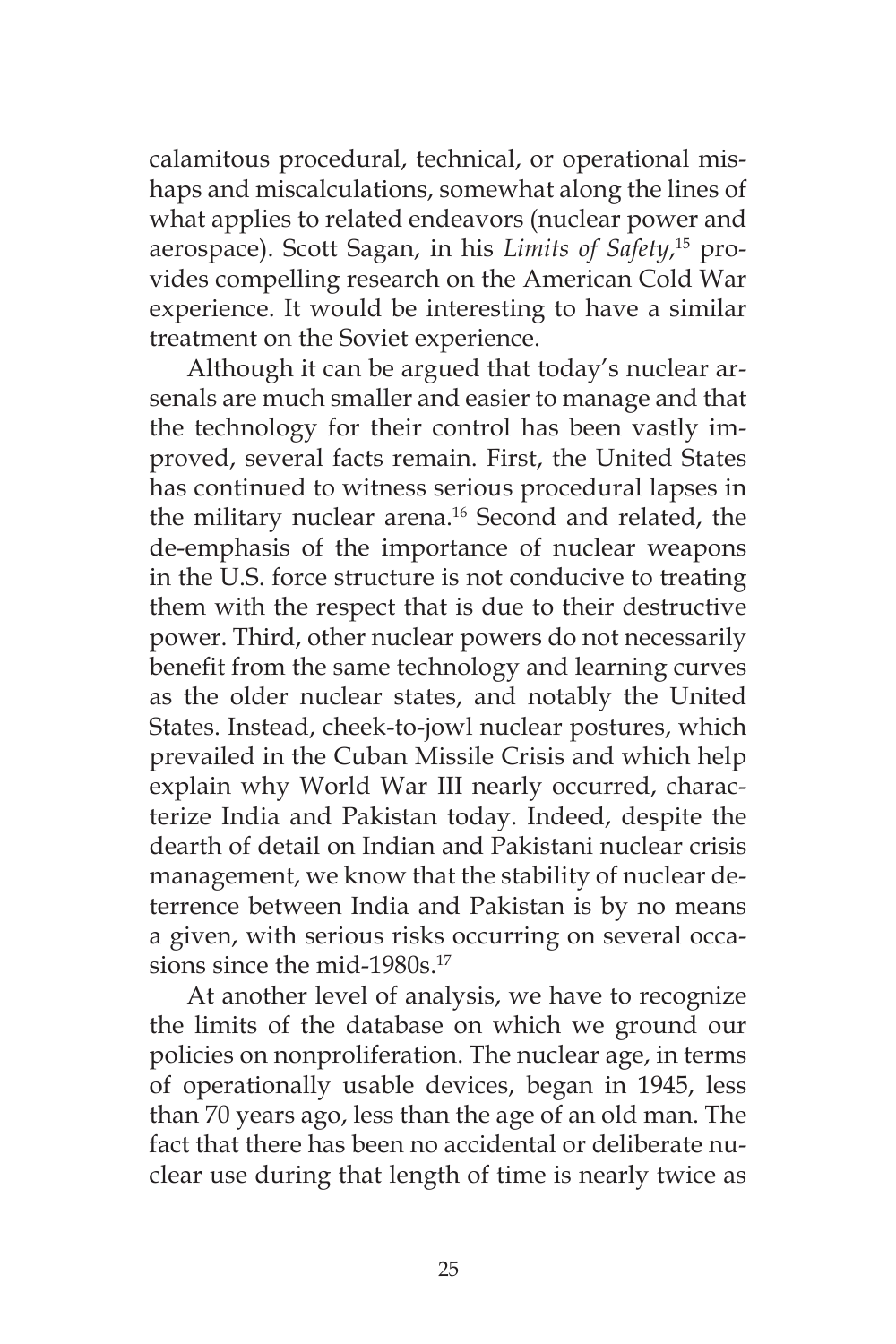reassuring as the fact that it took more than 30 years<sup>18</sup> for a nuclear electricity generating plant to blow up, in the form of the Chernobyl disaster of 1986. But given the destructive potential of nuclear weapons, twice as much reassurance (in the form of no use of nuclear weapons for close to 70 years) is probably not good enough.

Furthermore, the Chernobyl disaster involved the same sort of errors of judgment, procedural insufficiencies, and crisis mismanagement visible in Sagan's book, not only, or even mainly, flawed design choices. Inadvertence was at work, in other words, of the sort that could prevail in a time-sensitive, geographically constrained Indo-Pakistani or Middle Eastern conflict. Give it another 70 years to pass judgment.

The same empirical limits apply to the number of actors at play: We have simple bipolar (U.S.-USSR/ Russia or India-Pakistan) and complex bipolar (U.S.- France-UK-NATO-Soviet Union/Russia) experiences; we have had U.S.-Soviet-Chinese or Sino-Indian-Pakistani tripolarity; and we have had a number of unipolar moments (one nuclear state vis-à-vis nonnuclear antagonists). But we mercifully have not had to deal with more complex strategic geometries—yet—in the Middle East or East Asia. We only know what we know; we do not know what we do not know. A historical narrative that is not reassuring and an empirical record that is less than compelling need to inform the manner in which we approach further proliferation.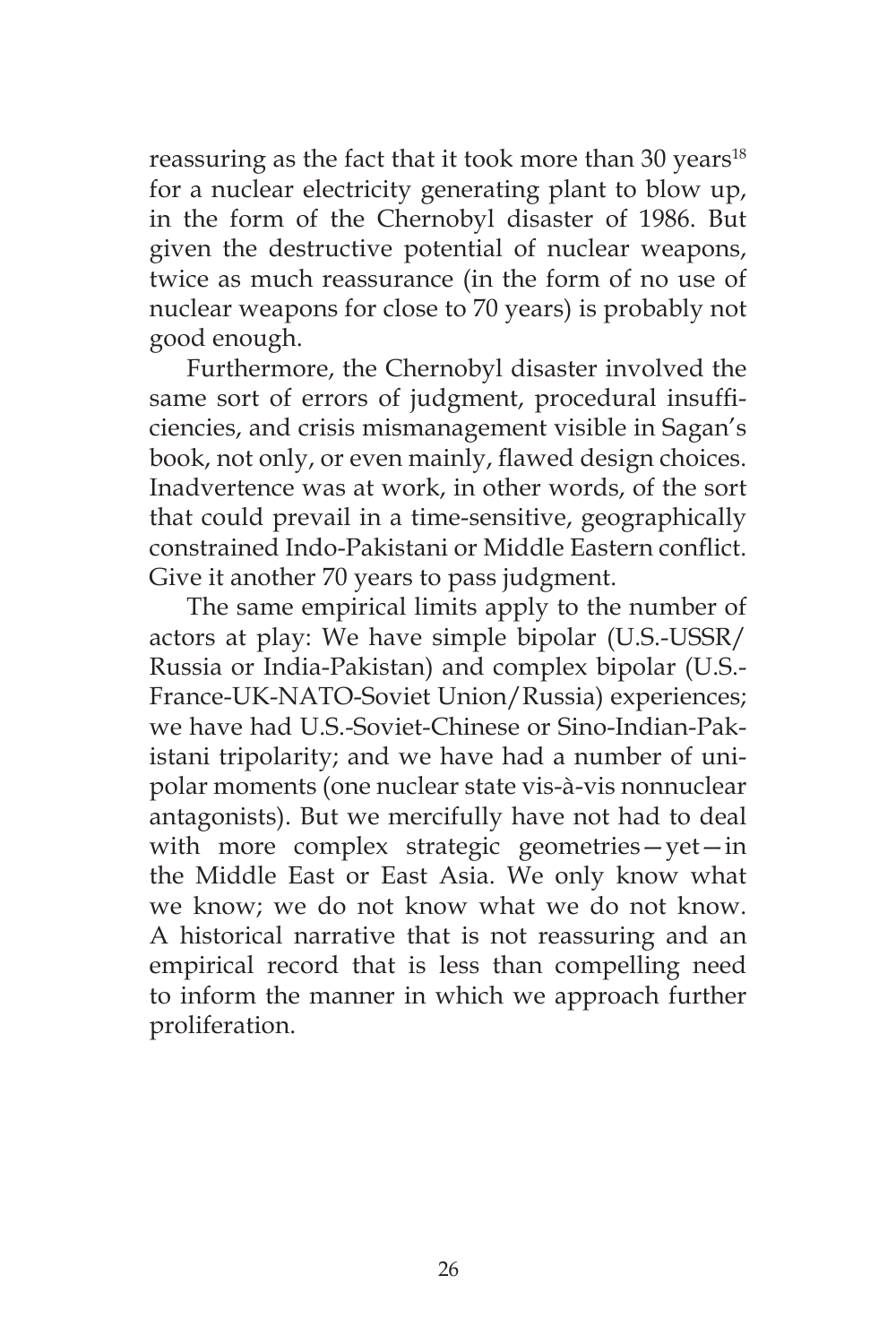## **PROLIFERATION PUSH AND PULL**

Ongoing proliferation differs from that of the first half-century of the nuclear era in three essential ways. On the demand side, the set of putative nuclear actors is largely focused on the most strategically stressed regions of the world. On the supply side, the actual or potential purveyors of proliferation are no longer principally the first industrialized generation of nuclear powers. Instead, the technology involved in proliferation is somewhat less demanding than it was during the first nuclear age. Taken together, these changes entail growing risks of nuclear use.

Demand is currently focusing on two regions, the Middle East and East Asia (broadly defined), and involves states and, potentially, nonstate actors. In the Middle East, Iran's nuclear program is the focus of the most intense concerns. A potential consequence in proliferation terms would be to lead regional rivals of Iran to acquire nuclear weapons in turn: This concern was vividly described in 2007 by the then-President of France, Jacques Chirac<sup>19</sup> who specifically mentioned Egypt and Saudi Arabia. The likelihood of such a "proliferation chain reaction" may have been increased by President Obama's recent repudiation of containment as an option.20 Short of Iran being persuaded or forced to abandon its nuclear ambitions, the neighboring states would presumably have to contemplate security options other than a Cold War-style U.S. defense guarantee. Given prior attempts by Iraq, Syria, and Libya to become nuclear powers, the probability of a multipolar nuclear Middle East has to be rated as high in case Iran is perceived as having acquired a military nuclear capability. Beyond the Middle East,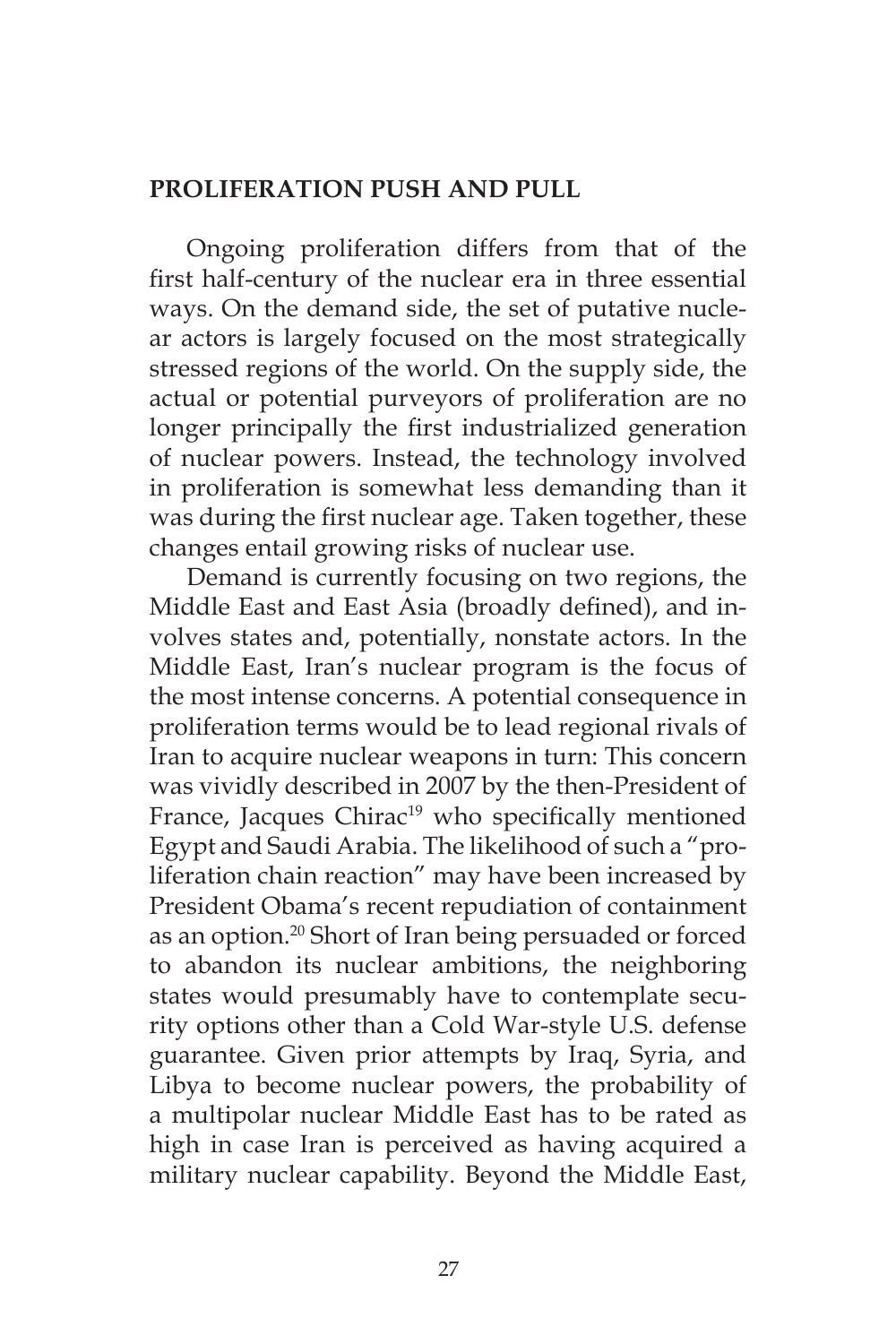there is a possibility of civil war in nuclear-armed Pakistan, leading to state failure and the possibility of nukes falling out of the hands of an effective central government.

There are historical precedents for such a risk, most notably, but not only $21$  in the wake of the collapse of the Soviet Union: Timely and lasting action by outside powers, such as the United States with the Nunn-Lugar initiative, and the successor states themselves has prevented fissile material from falling into unauthorized hands in significant quantities. Pakistan could pose similar problems in a singularly more hostile domestic environment. As things stand, nonstate actors such as post-Soviet *mafiya* bosses (interested in resale potential) or al-Qaeda<sup>22</sup> have sought, without apparent success, to benefit from opportunities arising from nuclear disorder in the former USSR and Central Asia. Mercifully, the price al-Qaeda was ready to pay was way below the going rate (upwards of hundreds of millions of dollars) for the sorts of services provided by the A. Q. Khan network to some of his clients.

Although North Korea's nuclear ambitions appear to be both more self-centered and more containable than is the case for Iran, the possibility of state collapse in combination with regional rivalry leaves no room for complacency. More broadly, we are facing the prospect of a multipolar nuclear Middle East linked to an uncertain nuclear Pakistan, already part of a nuclear South Asia tied via China to the Korean nexus in which nuclear America and Russia also have a stake. More broadly still, such a nuclear arc-of-crisis from the Mediterranean to the Sea of Japan would presumably imply the breakdown of the NPT regime, or at least its reversion to the sort of status it had during the 1970s when many of its currently significant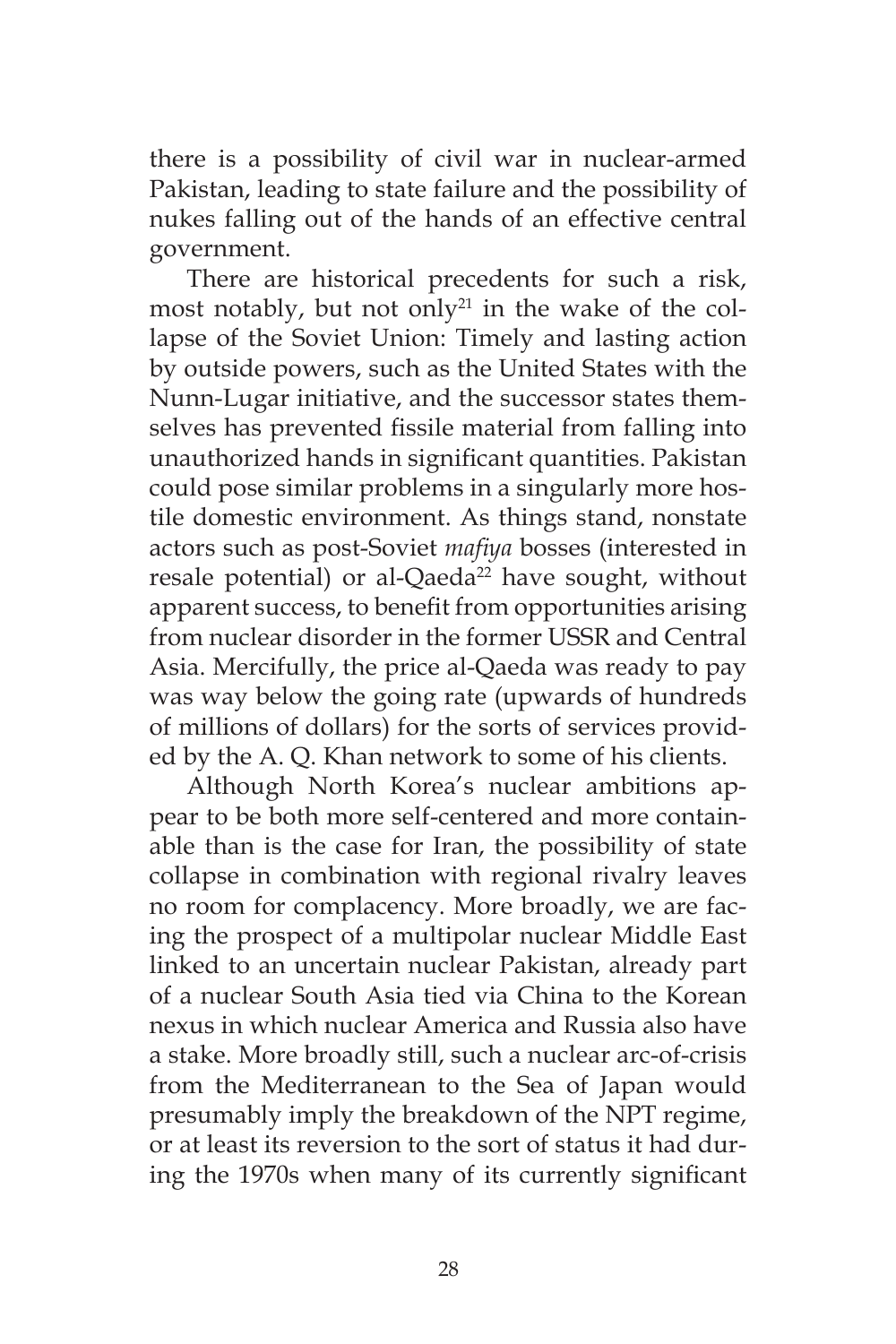members had not yet joined,<sup>23</sup> thus unloosening both the demand and supply sides of proliferation.

On the supply side, "old style" proliferation relied on official cooperation between first-generation nuclear or nuclearizing powers, of which the Manhattan Project was a forerunner (with American, British, and Canadian national contributions and multinational scientific teams), followed *inter alia* by post-1956 French-Israeli, post-1958 U.S.-UK, and pre-1958 USSR-China cooperation. If India relied heavily on the "unwitting cooperation" of others, notably the involvement of Canada and the United States in the Atoms for Peace CIRUS research reactor, Pakistan set up the first dedicated, broad spectrum, cross-border trading network to make up for the weakness of its limited industrial base. This import-focused organization thus went beyond traditional espionage-aided efforts, as practiced by the USSR during and after the Manhattan Project, or case-by-case purloining or diversion of useful material on the global market, as practiced by Israeli operatives. Even before the Pakistani network had fulfilled its primary task of supplying the national program, it began its transformation into an exportoriented venture.

Libya, Iran, North Korea, and a fourth country that remains officially unnamed became the main outlets of what became the world's first private-sector (albeit government originated and, presumably, supported) proliferation company, which was only wound down after strong Western pressure on Pakistan after 9/11. Although the by-now richly documented A. Q. Khan network $24$  appears to have ceased to function in its previous incarnation, it has powerfully demonstrated that there is an international market for proliferation that other operators can expect to exploit. Further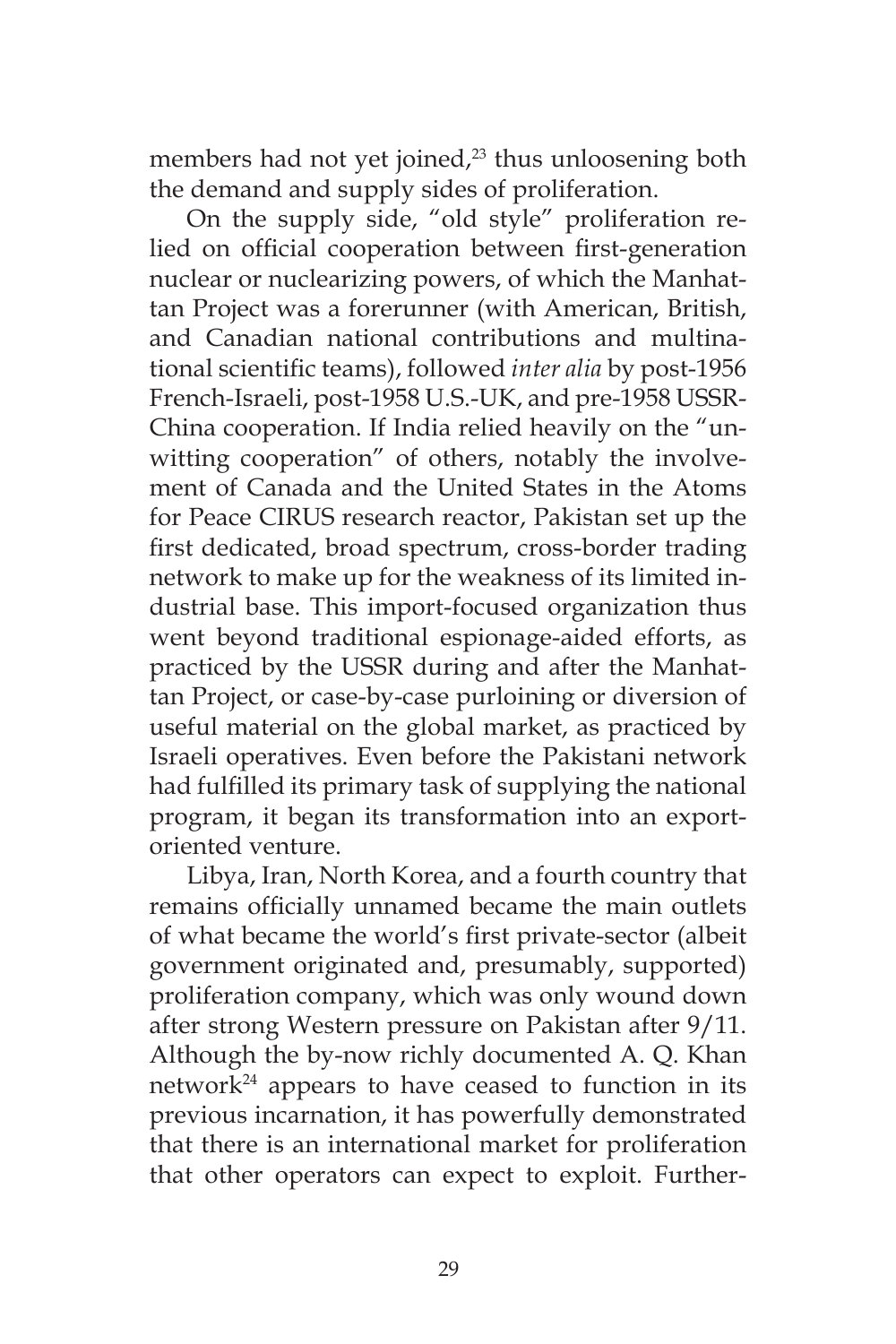more, budding, resource-weak nuclear powers have a strong incentive to cover the cost of their investment by selling or bartering their nuclear-related assets, including delivery systems. The fruits of state-to-state cooperation between Iran, North Korea, and Pakistan are clearly apparent in the close-to-identical genealogy of their nuclear-capable ballistic missiles of the No-Dong/Ghauri/Shahab families displayed in military parades and test launches. Not all such cooperation consists of televised objects.

Even in the absence of game-changing breakthroughs, technical trends facilitate both demand and supply-side proliferation. For the time being, the plutonium route towards the bomb remains essentially as easy and as difficult as from the earliest years of the nuclear era. Provided a country runs a (difficultto-hide) research or power reactor from which lowirradiated fuel can be downloaded at will, such as CANada Deuterium Uranium (CANDU) type natural uranium reactors, reprocessing is a comparatively straightforward and undemanding task. Forging and machining a multiple-isotope metal that is notorious for its numerous physical states and chemical toxicity is a substantial challenge, along with the companion complications of devising a reliable implosion mechanism. Nuclear testing is highly desirable to establish confidence in the end-result. Opportunities for taking the plutonium-proliferation road may increase somewhat as new techniques such as pyro-processing come on line. Developments in the enriched uranium field have been more substantial in facilitating proliferation. The development of lighter and more efficient centrifuges makes it easier for a state to extract enriched uranium speedily in smaller and less visible facilities. Dealing with the resulting militarylevel highly enriched uranium (HEU) is a compara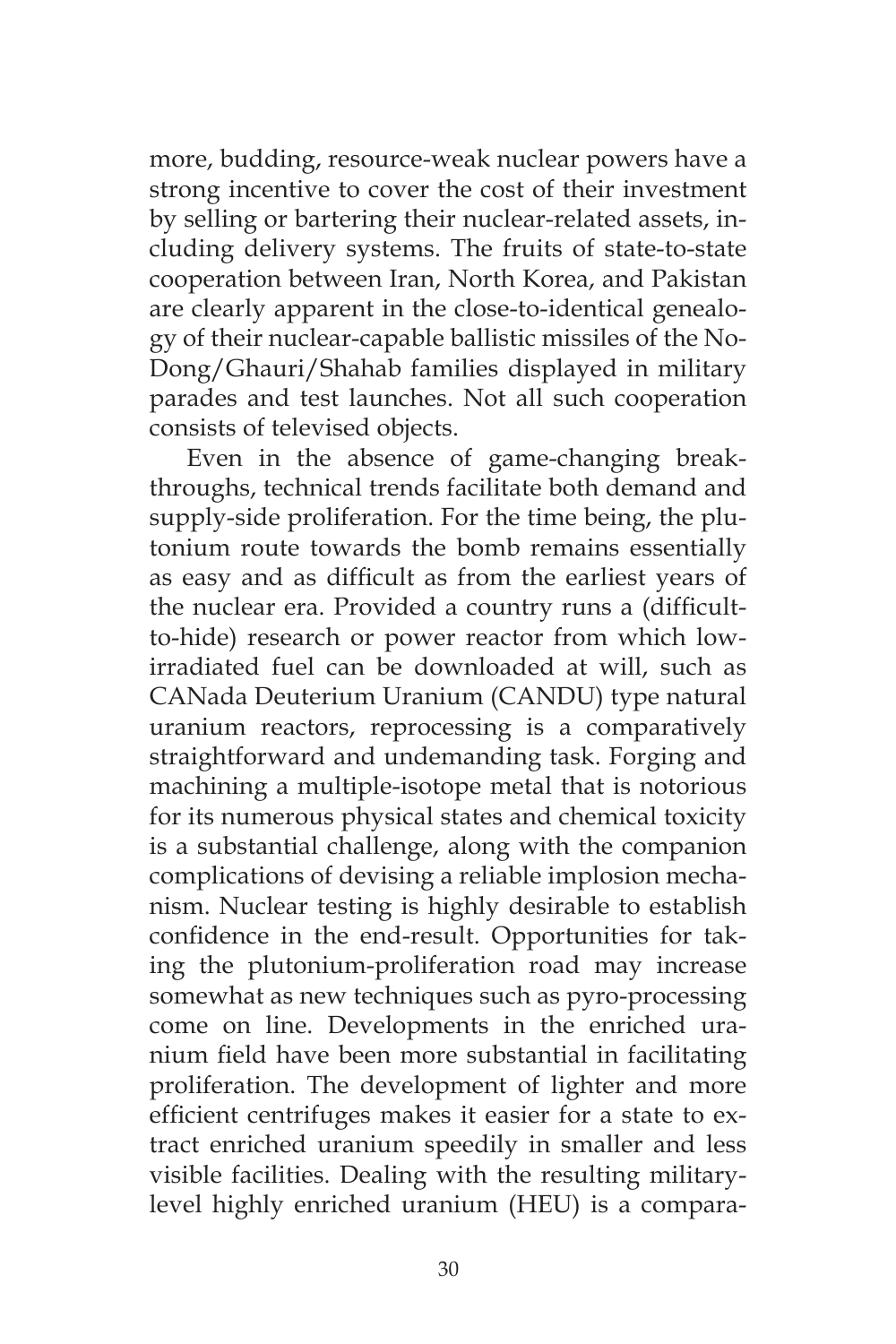tively undemanding task. The long-heralded advent of industrially effective and reliable laser enrichment technology may eventually further increase ease of access. Downstream difficulties would still remain. Although implosion mechanisms are not mandatory, they are desirable in order both to reduce the critical mass of uranium-235 for a nuclear explosion and to make for a lighter, smaller, more readily deliverable weapons package.

In sum, incremental improvements increase the risk of proliferation. However, nonstate actors are not yet, and will not be on the basis of known technical trends, in a position to master the various steps of the two existing military nuclear fuel cycles, which remain the monopoly of states. Nonstate actors would need the active complicity from (or from accomplices within) states, or benefit from the windfall of state collapse, to acquire a military nuclear capability. The threat of nuclear terrorism continues to be subordinated to developments involving state actors, a remark that is not meant to be reassuring since such developments are increasingly likely as proliferation spreads to new states and as state failure threatens in the "arc of proliferation" extending from the Mediterranean to Northeast Asia. Furthermore, nonstate actors can be satisfied with levels of nuclear reliability and performance that states could not accept. A difficult-to-deliver or fizzle-prone nuclear device would not provide a state with the level of deterrence needed to shield it from pre-emptive or retaliatory action, whereas a terrorist group would not be seeking such immunity. A road or ship-delivered imperfect device, which would be closer to a radiological bomb than to a fully fledged atomic weapon, would provide its nonstate owners with immense potential. The road to a nonstate device does not need to be as well-paved.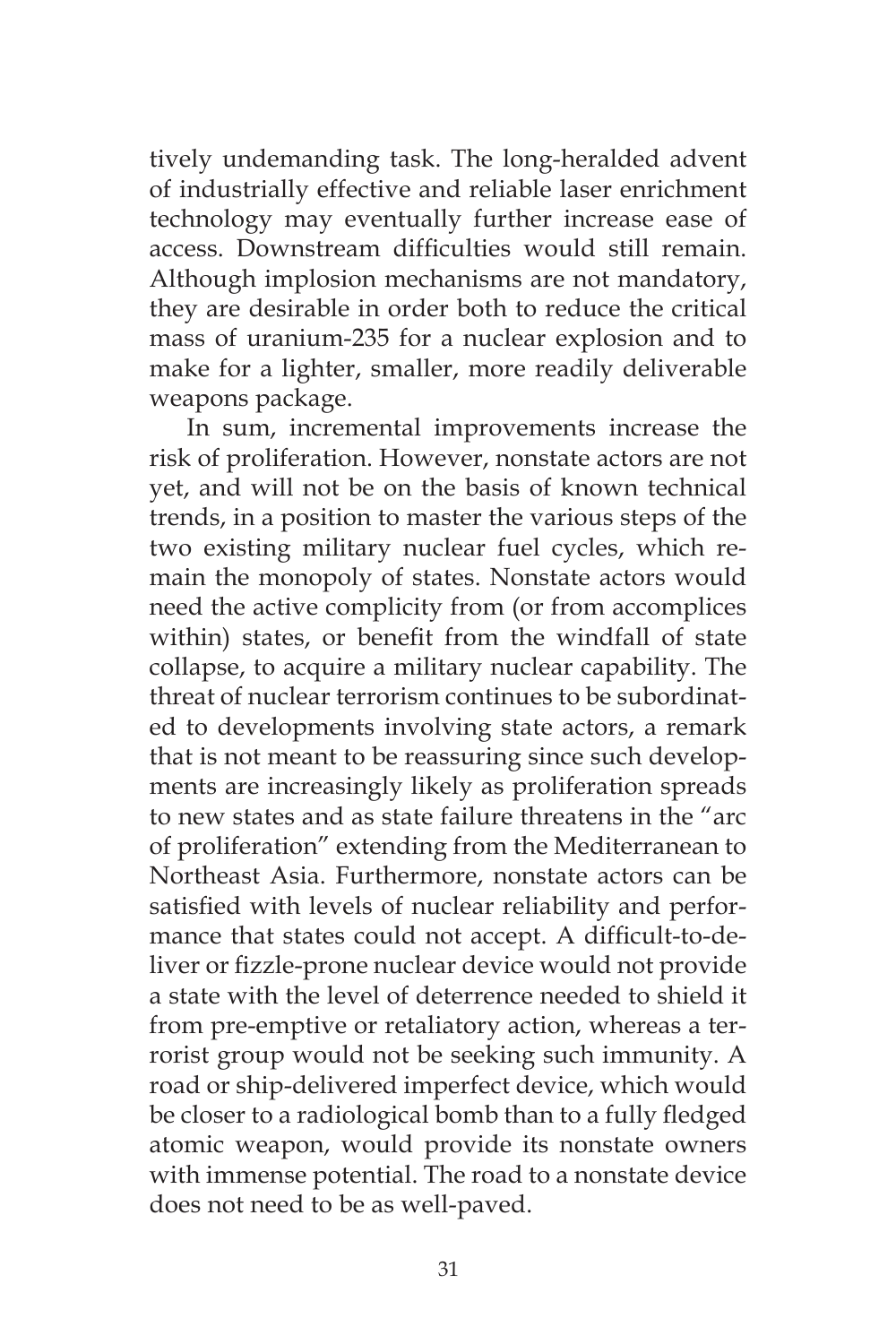### **NUCLEAR FUTURES**

"New" lessons from a revisited past and current trends in nuclear proliferation will tie into a number of characteristics of contemporary international relations with potentially destabilizing consequences leading to an increasing likelihood of nuclear use. Four such characteristics will be singled out both because of their relevance to nuclear crisis management and because of their growing role in the world system in the age of globalization:

- 1. Strategic upsets;
- 2. Limits of imagination;
- 3. Unsustainable strains; and,
- 4. Radical aims.

The 2008 French *Defense and National Security White Paper*25 developed the concept of *ruptures stratégiques* (strategic upsets) to describe the growing tendency of the world system to generate rapid, unexpected, morphing upsets of international security as a consequence of globalization broadly defined against the backdrop of urbanizing populations generating economic growth and environmental and resource constraints. In themselves, such upsets are not novel (see *inter alia*, a pandemic such as the Black Death in 1348-49, the Great Depression, and not to mention the World Wars or the major and benign strategic upset of 1989-91), but the very nature of globalization and the relationship between human activity and the Earth's ability to sustain them mean more frequent, as well as more complex upsets. If this reading is correct—and the Great Financial Crisis, the Arab revolutions, the accession of China to superpower status can be mentioned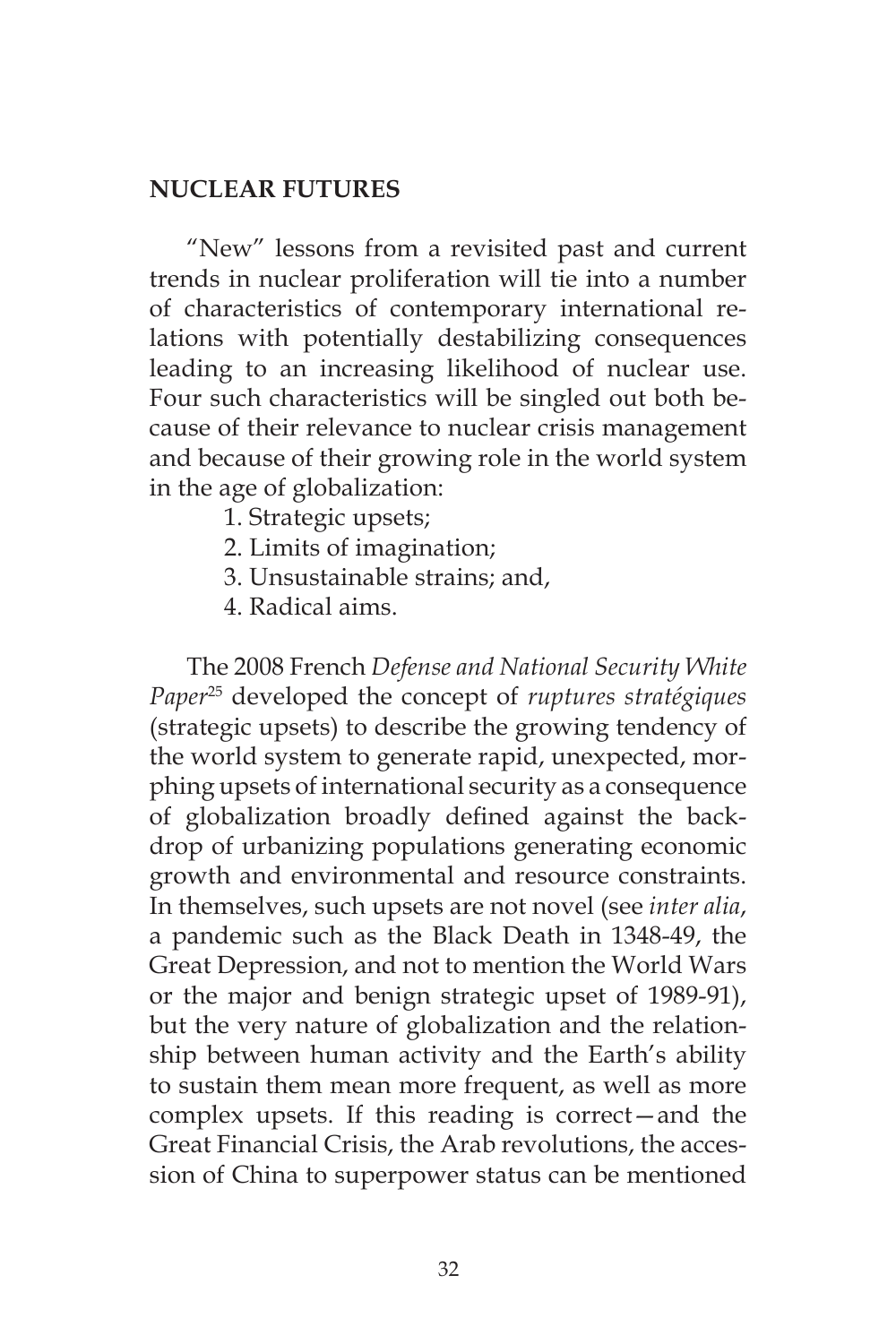as examples that followed the publication of the white paper—then the consequences in the nuclear arena will be two-fold. First, nuclear doctrines and dispositions that were conceived under a set of circumstances (such as the Cold War or the India-Pakistan balance of power) may rapidly find themselves overtaken by events. For instance, it is easier to demonstrate that U.S. and Russian nuclear forces still visibly bear the imprint of their 1950s template than it is to demonstrate their optimal adaptation to post-post-Cold War requirements. Second, more challenges to international security and of a largely unforeseeable nature means greater strains will be placed on the ability of nuclear powers to manage crises against the backdrop of their possession of nuclear weapons. In many, indeed most, cases, such *ruptures stratégiques* will no doubt be handled with nuclear weapons appearing as irrelevant: Hypothetical security consequences of an epidemic, such as the interhuman transmission of the H5N1 bird flu virus, or prospective conflicts resulting from climate change do not have *prima facie* nuclear aspects. But beyond the reminder that we do not know that as a fact, the probability is, under the *rupture stratégiques* hypothesis, there will be more occasions for putting all crisis management, including nuclear, to the test.

Human societies tend to lack the imagination to think through, and to act upon, what have become known as "black swan" events.26 That which has never occurred (or which has happened very rarely and in a wholly different context) is deemed not to be in the field of reality, and to which must be added eventualities that are denied because their consequences are too awful to contemplate. The extremes of human misconduct (the incredulity in the face of evidence of the Holocaust, the failure to imagine 9/11) bear testimony to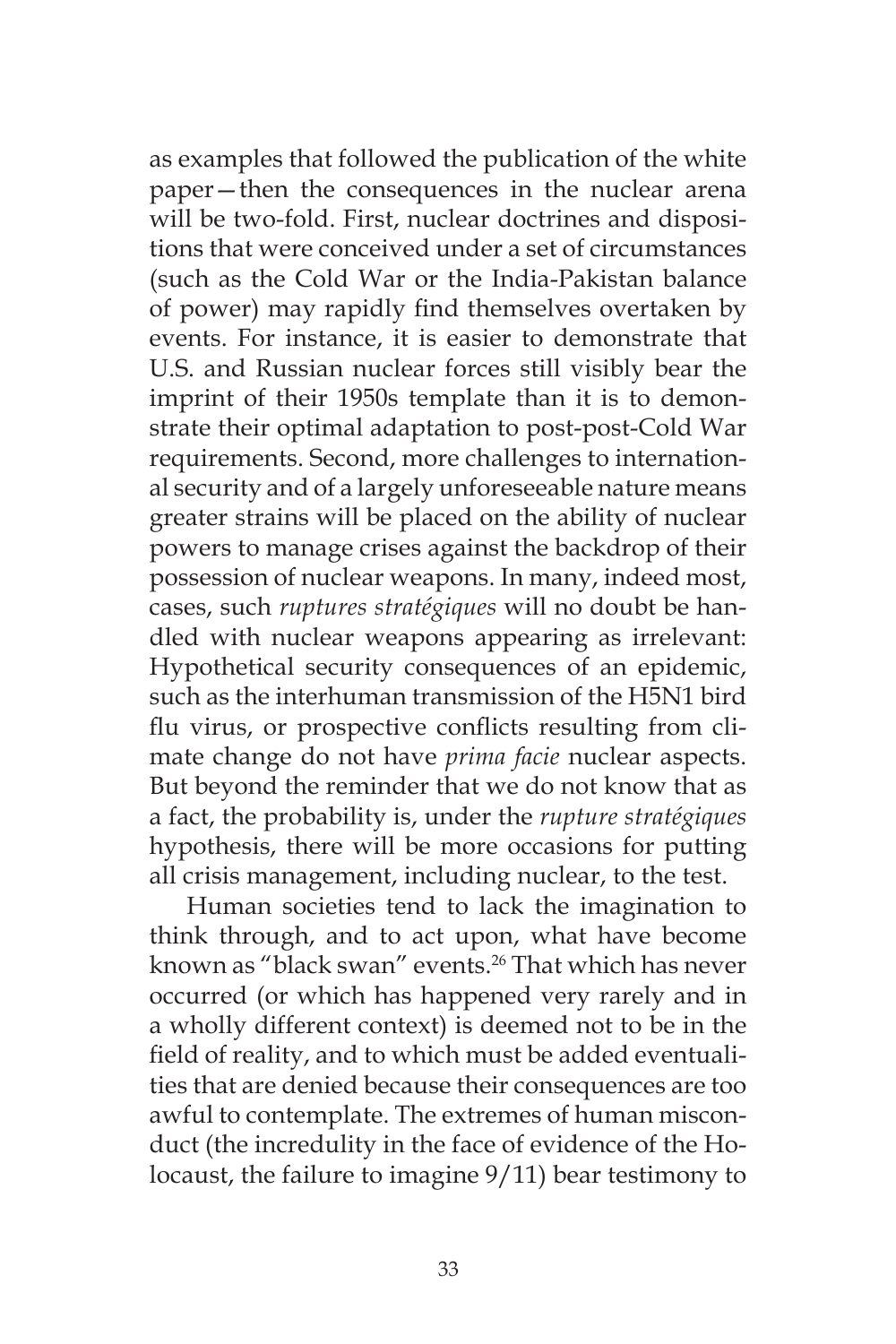this hard-wired trait of our species. This would not normally warrant mention as a factor of growing salience, if not for the recession into time of the original and only use of nuclear weapons in August 1945. Nonuse of nuclear weapons may soon be taken for granted rather than being an absolute taboo. Recent writing on the reputedly limited effects of the Hiroshima and Nagasaki bombs $^{27}$  may contribute to such a trend in the name of reducing the legitimacy of nuclear weapons. Recent, and often compelling, historical accounts of the surrender of the Japanese Empire that downplay the role of the atomic bombings in comparison to early research can produce a similar effect, even if that may not have been the intention.<sup>28</sup> However desirable it has been, the end of atmospheric nuclear testing<sup>29</sup> has removed for more than 3 decades the periodic reminders that such monstrous detonations made as to the uniquely destructive nature of nuclear weapons. There is a real and growing risk that we forget what was obvious to those who first described in 1941 the unique nature of yet-to-be produced nuclear weapons.30 The risk is no doubt higher in those states for which the history of World War II has little relevance and that have not had the will or the opportunity to wrestle at the time or *ex post facto* with the moral and strategic implications of the nuclear bombing of Japan in 1945.

Unsustainable strains are possibly the single most compelling feature of contemporary proliferation. Examples include tight geographical constraints with, for instance, New Delhi and Islamabad, located within 300 miles of each other; nuclear multipolarity against the backdrop of multiple, crisscrossing sources of tension in the Middle East, as opposed to the relative simplicity of the U.S.-Soviet confrontation;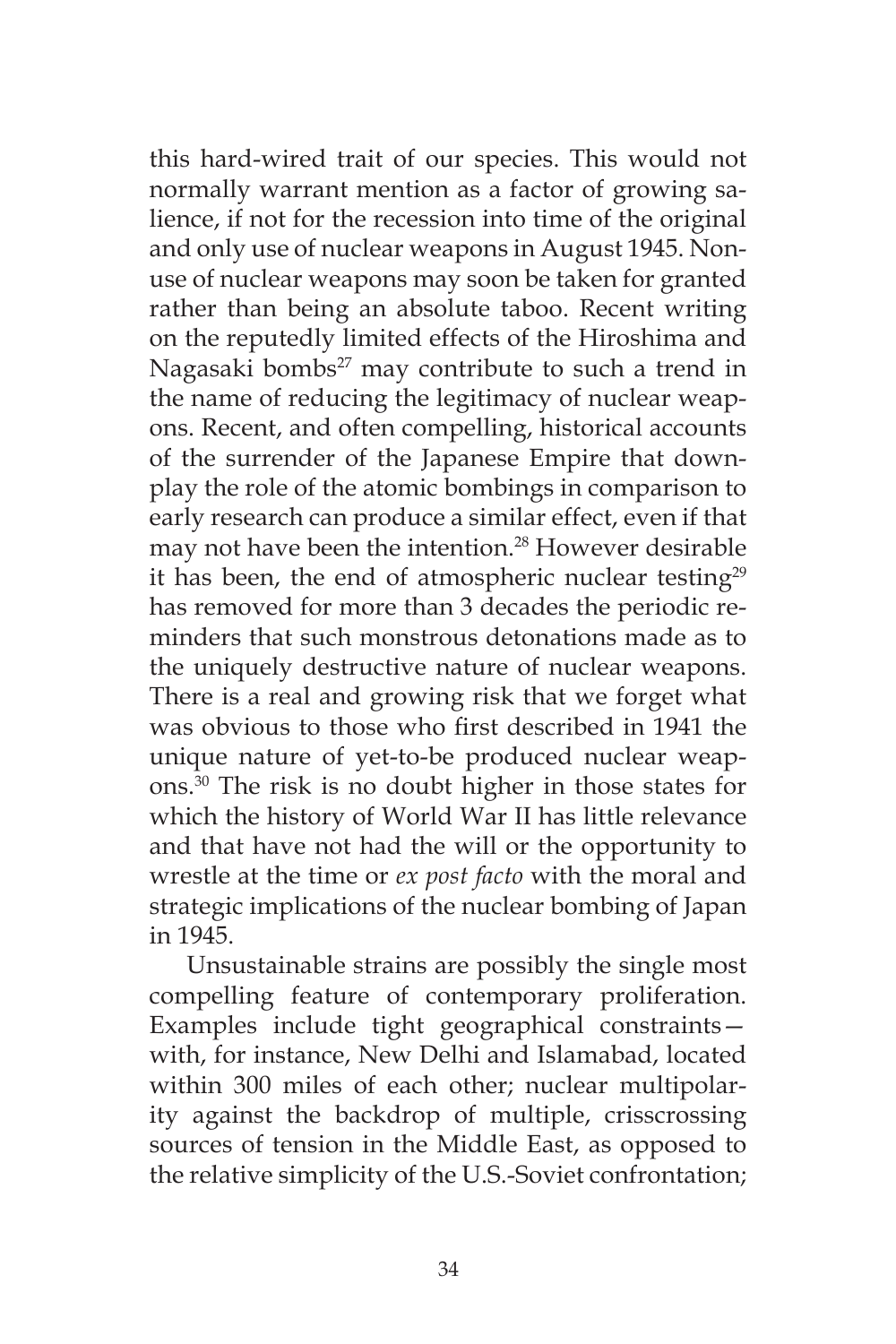the existence of doctrines, such as India's "cold start," and force postures, such as Pakistan's broadening array of battlefield nukes, that rest on the expectation of early use; and the role of nonstate actors as aggravating or triggering factors when they are perceived as operating with the connivance of an antagonist state (in the past, the assassination of the Austrian Archduke in Sarajevo in 1914, and in the future, Hezbollah operatives launching rockets with effect against Israel or Lashkar-e-Taiba commandos doing a "Bombay" redux in India). Individually or in combination, these factors test crisis management capabilities more severely than anything seen during the Cold War with the partial exception of the Cuban Missile Crisis. Even the overabundant battlefield nuclear arsenals in Cold War Central Europe, with their iffy weapons' safety and security arrangements, were less of a challenge: The U.S. and Soviet short-range nuclear weapons so deployed were not putting U.S. and Soviet territory and capitals at risk.

It may be argued that these risk factors are known to potential protagonists, and that they therefore will be led to avoid the sort of nuclear brinksmanship that characterized U.S. and Soviet behavior during the Cold War in crises such as the Korean War, Berlin, the Cuban Missile Crisis, or the Yom Kippur War. Unfortunately, the multiple nuclear crises between India and Pakistan demonstrate no such prudence, rather the contrary. Were such restraint to feed into nuclear policy and crisis planning, along the lines of apparently greater U.S. and Soviet nuclear caution from the mid-1970s onwards, the fact would remain that initial intent rarely resists the strains of a complex, multiactor confrontation between inherently distrustful antagonists. It is also worth reflecting on the fact that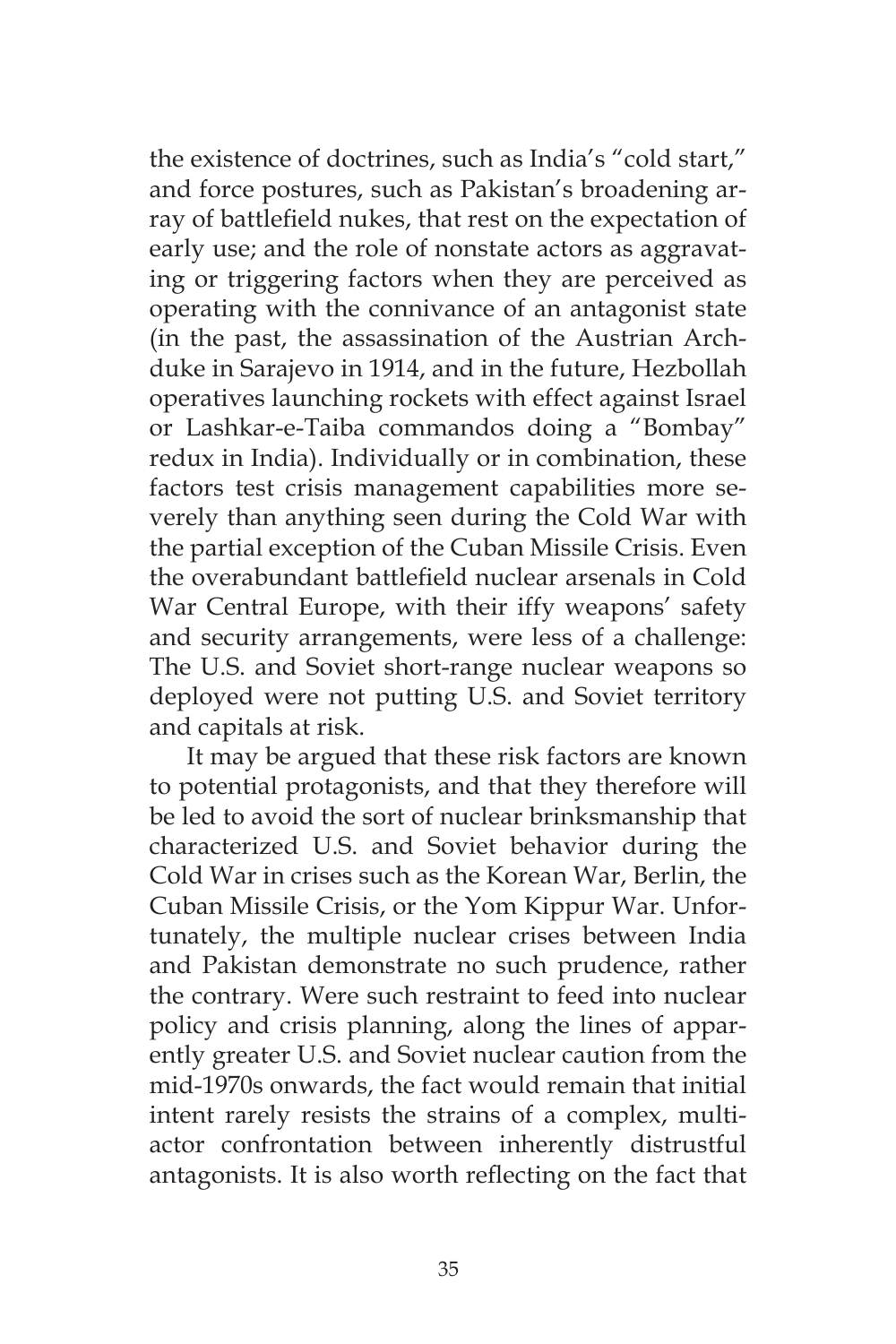during the 1980s, there was real and acute fear in Soviet ruling circles that the West was preparing an outof-the-blue nuclear strike, a fear that in turn fed into Soviet policies and dispositions.<sup>31</sup>

The Cold War was a set of crises and misunderstandings that came within a whisker of a nuclear holocaust. India and Pakistan's nuclear standoff is deeply unstable, not least as a result of the interaction with nonstate actors. A multipolar nuclear Middle East would make the Cuban Missile Crisis look easy in comparison.

Great conflicts tend to occur when one or several of the antagonists views the status quo as sufficiently undesirable and/or unsustainable to prompt forceful pro-action. Notwithstanding widespread perceptions to the contrary, this was not the case of the USSR and the United States during the Cold War. The United States had chosen a policy of containment, as opposed to roll-back, of the Soviet Empire within the limits established as a result of World War II. The Soviet Union seized targets of opportunity outside of its 1945 area of control but avoided direct confrontation with U.S. forces. Messianic language from the USSR on the global victory of communism or from the United States about the end of the "Evil Empire" did not take precedence over the prime Soviet concern of preserving the Warsaw Pact and the U.S. pursuit of containment, or, no less crucially, their mutual confidence that they could achieve these aims without going to war one with the other.

No such generalization can be made about the Middle East, a region in which the very existence of a key state, Israel, is challenged while other states have gone to war with each other (e.g., Iran-Iraq war, and the Gulf War of 1990-91) or are riven by deep internal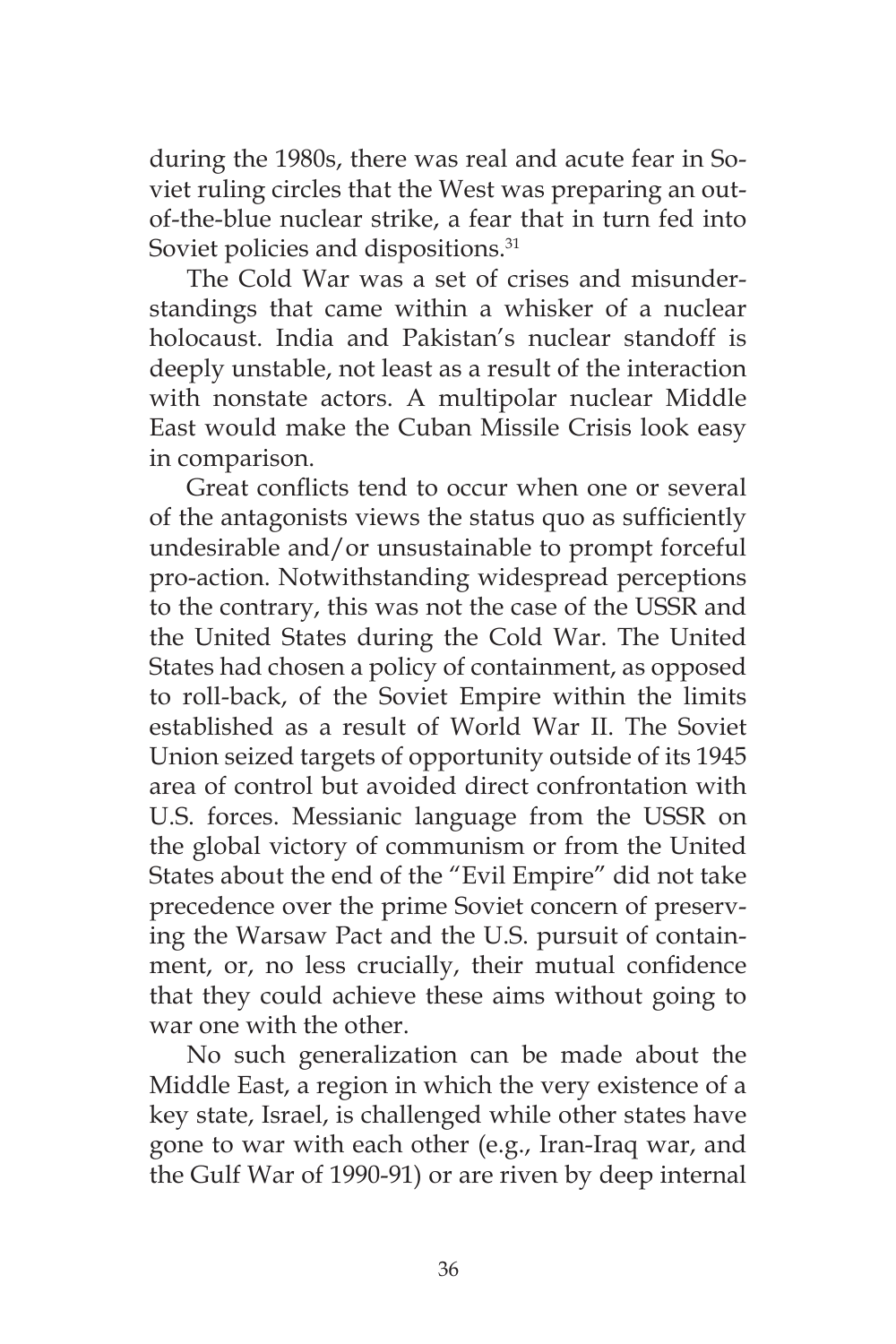conflicts. Actors such as Hezbollah, with its organic and functional links with Islamic Iran and Alawite Syria, add to the complexities and dangers. Extreme views and actions vis-à-vis the strategic status quo are widely prevalent. Although the India-Pakistan relationship corresponds to something akin to the U.S.- Soviet "adversarial partnership," that does not apply to radical nonstate actors prevalent in Pakistan with more or less tight links to that country's military intelligence services (Inter-Services Intelligence). The potential for danger is compounded by the variety of such groups: the Pashtu-related Pakistani Taliban, Kashmiri-related groups, and Jihadi militants from the core provinces of Punjab and Sind. Their common characteristics are extreme radicalism, high levels of operational proficiency, and shared enmity of India. Their potential for triggering a conflict between the two countries is substantial, above and beyond the intentions of government officials.

In summary, some 70 years after the launch of the Manhattan Project, there is every reason to upgrade and reinforce nonproliferation policies if nuclear use is to be avoided during the coming decades. Some markers to that end will be laid in the concluding section.

### **WHAT IS TO BE DONE?**

In light of the preceding analysis, the most obvious short run implication is the absolute need to secure a satisfactory conclusion of the Iranian file. Anything that feeds the perception of less-than-full compliance of Iran with the strictest international safeguards or, worse, that creates the impression that recessed deterrence is in place, would lead to further proliferation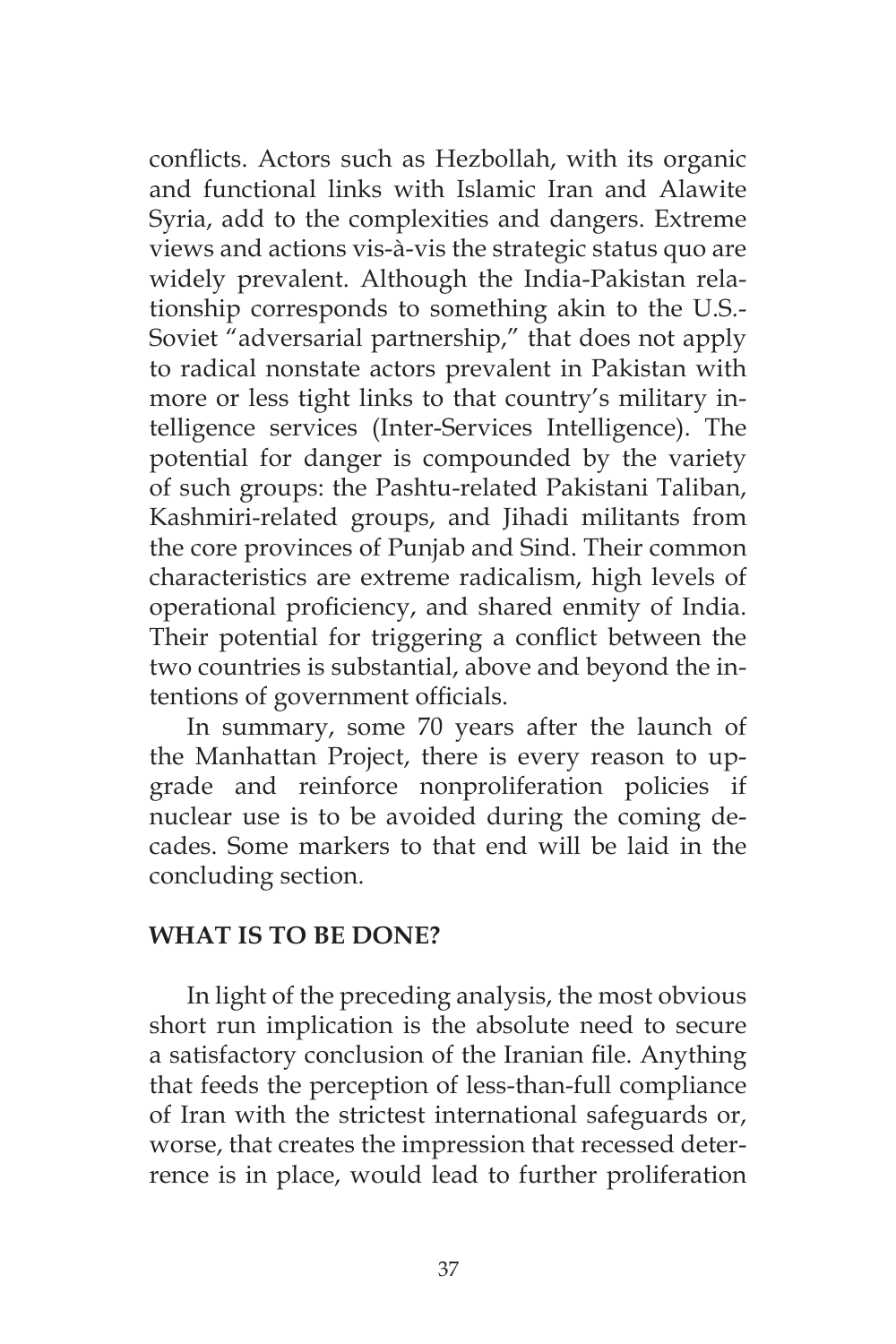in the Middle East and beyond. What happens to the Iranian nuclear program will be essential to the future of proliferation and nonproliferation prospects.

In the medium term, those states that share the view that current proliferation trends would have catastrophic outcomes must display greater readiness to make those concessions that could reinforce the nonproliferation regime. Since the vast majority of countries subscribe to the proposition that reinforced nonproliferation norms imply determined moves towards nuclear disarmament by nuclear weapons states, a serious attempt has to be made to test that linkage. In practice, this means the polar opposite of the sort of linkage that led to a vacuous consensus at the 2010 NPT review conference. On that occasion, there was a link between the industrialized states, including the Western nuclear weapons states, suspending their pursuit of the universalization of the IAEA Additional Protocol in exchange for the nonaligned states dropping their insistence on a calendar for nuclear disarmament. No nonproliferation in exchange for no nuclear disarmament. At the 2015 NPT Review Conference, the opportunity will exist to turn that sort of linkage inside out. The recommendations of the International Commission on Nuclear Nonproliferation and Disarmament (ICNND) in 2009<sup>32</sup> offer practical goals in terms of nuclear disarmament of the sort that could be implemented in synergy with a reinforced nonproliferation regime. In particular, the ICNND's report suggests a so-called vantage point of nuclear disarmament compatible with prevailing strategic circumstances but that leads in a 15-year timeframe to a reduction of some 90 percent of the world's nuclear weapons and the capping of the arsenals of the smaller nuclear powers. Such progress, however desir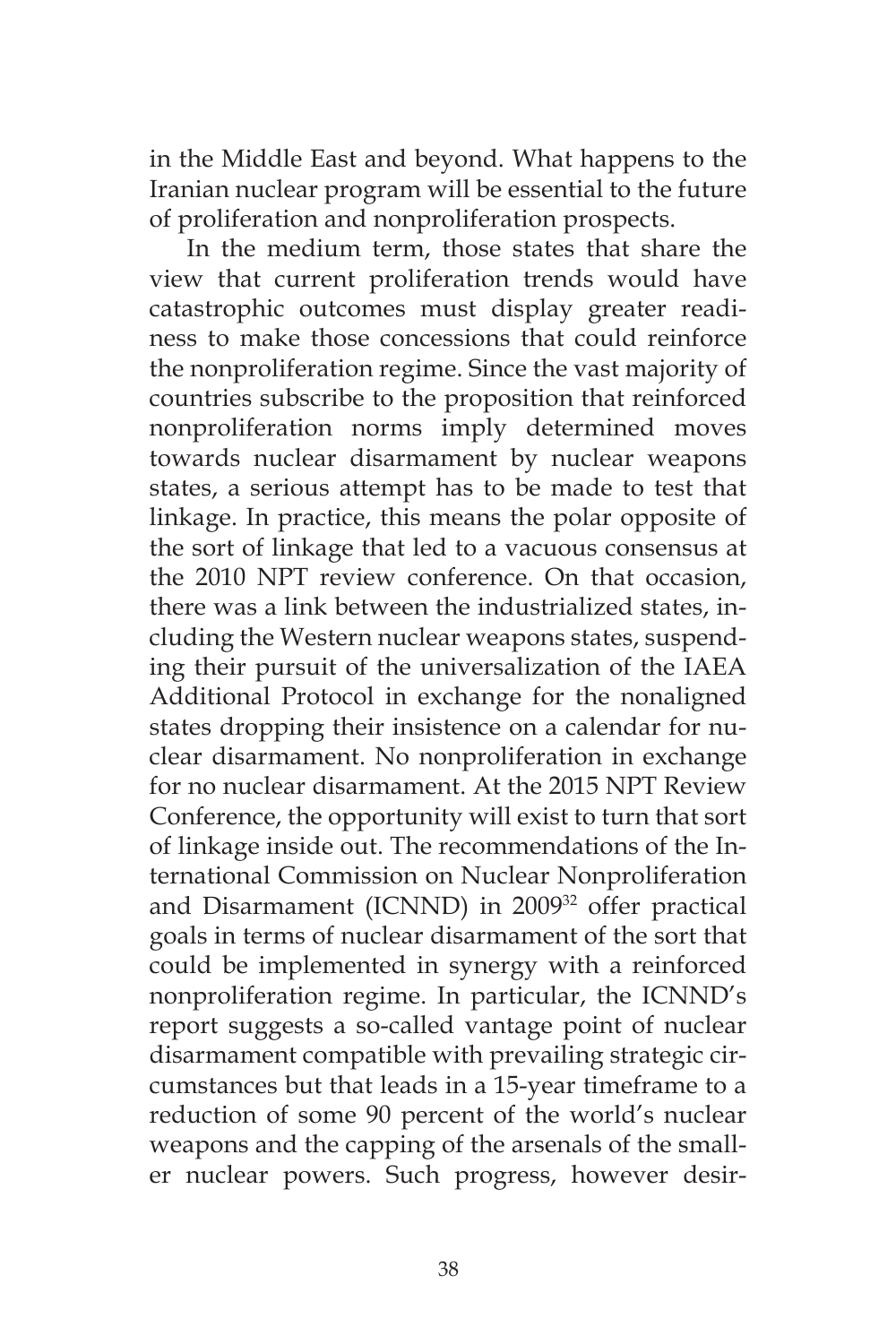able, cannot be achieved without strong political will, which is unlikely to be on call in the absence of either a successful resolution of the Iran file or an unexpected proliferation wake-up call.

In parallel, multilateral and unilateral policies limiting the spread of reprocessing and enrichment facilities should be pursued, a task that overcapacity in the global market readily justifies in economic terms. Similarly, the entry into industrial service of new technologies that could facilitate proliferation needs to be discouraged (here again, market forces provide some leverage). A strengthening of the control on, and the recycling of, weapons-grade fissile material, along the lines of what has been successfully done during the last 2 decades in the former Soviet Union; the tracking and securing of radioactive sources as promoted by the Nuclear Security Summits; and the reinforcement of the Proliferation Security Initiative's work, notably on the trafficking of proliferation-relevant material and knowledge, are all necessary, not least in reducing the risk of nonstate access to something approaching a nuclear capability. However, such necessary technical measures will only serve their purpose if the political causes of proliferation are also addressed. At heart, the decision to proliferate is political and strategic in nature, and nonproliferation policy needs to provide a broader response than a narrow, technical one. This was the particular genius of the NPT and its ability to generate a bandwagon effect over time; this explains the effectiveness of defense guarantees and related blandishments as nonproliferation tools, and this also means that in certain circumstances broadspectrum coercion, sometimes including the use of military force, may be required. This policy mix remains entirely relevant. It is the associated doses that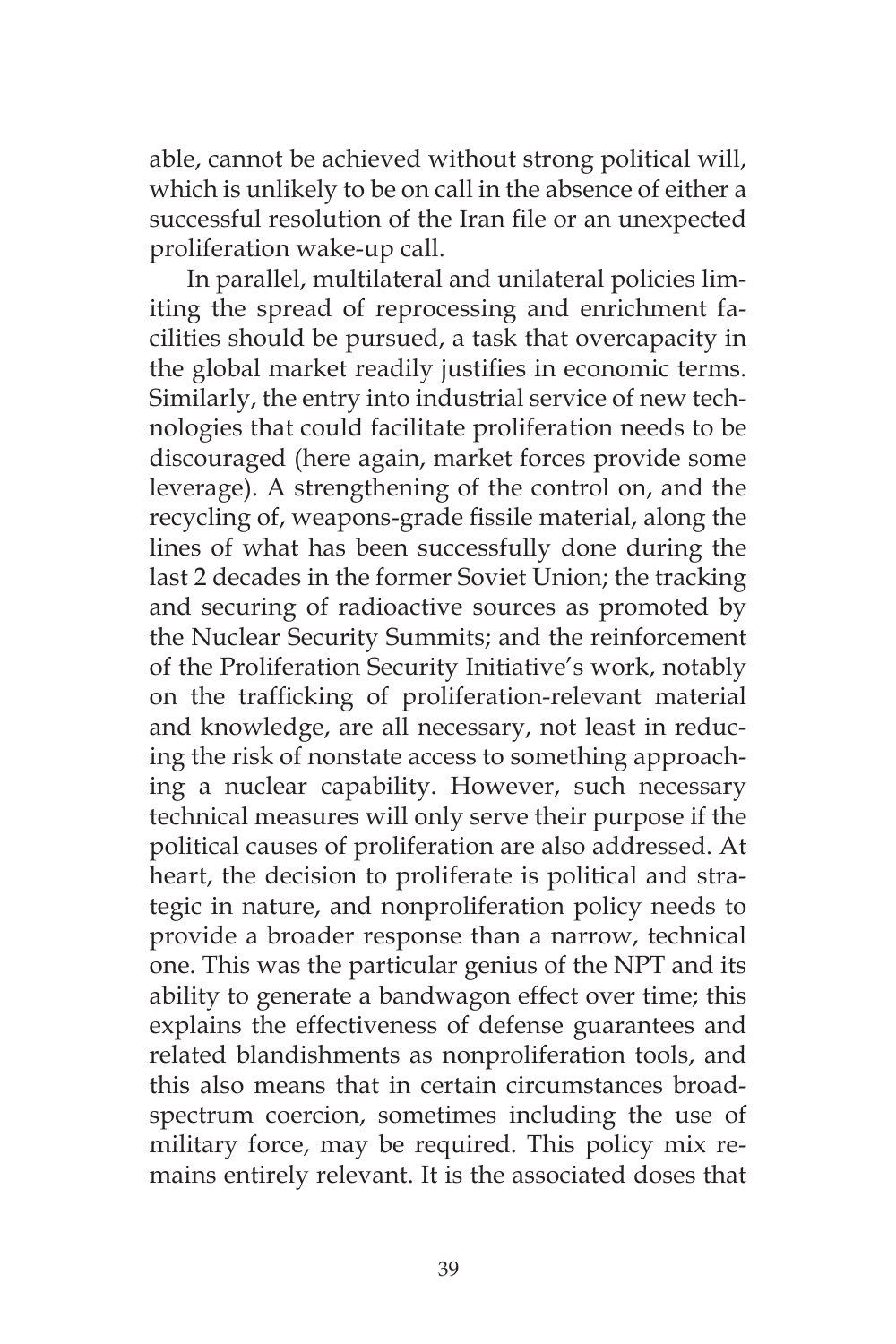need to be reconsidered: tougher nonproliferation norms, a greater readiness to reward the virtuous and act against the wayward, and the acceptance by the nuclear powers and their allies that it is in their interest to accept the trade-offs that may be required for such an outcome to be achieved. The Western powers may and should lead by example here, as they have been trying to do in their handling of the Iran dossier.

#### **ENDNOTES - CHAPTER 2**

1. Available from *www.un.org/disarmament/HomePage/SSOD/ A-S-10-4.pdf*.

2. Figures derived from *www.iaea.org/safeguards/documents/ es2008-tables.pdf*.

3. The so-called Annex 2 countries singled out in the Comprehensive Nuclear Test Ban Treaty.

4. Notably UN Security Council Resolution 418, November 4, 1977.

5. Notably UN Security Council Resolution 707, September 19, 1991.

6. The so-called 123 agreement between India and the United States became effective on December 10, 2008, after the Nuclear Suppliers Group (NSG) granted its waiver.

7. Thomas C. Reed and Danny Stillman, *The Nuclear Express: a Political History of the Bomb and Its Proliferation*, Minneapolis, MN: Zenith, 2009, p. 104.

8. President Kennedy's press conference of March 21, 1963, on "a world in which 15 or 20 or 25 nations may have these weapons (in the 1970s)," available from *www.jfklibrary.org/Research/ Research-Aids/Ready-Reference/JFK-Quotations.aspx.*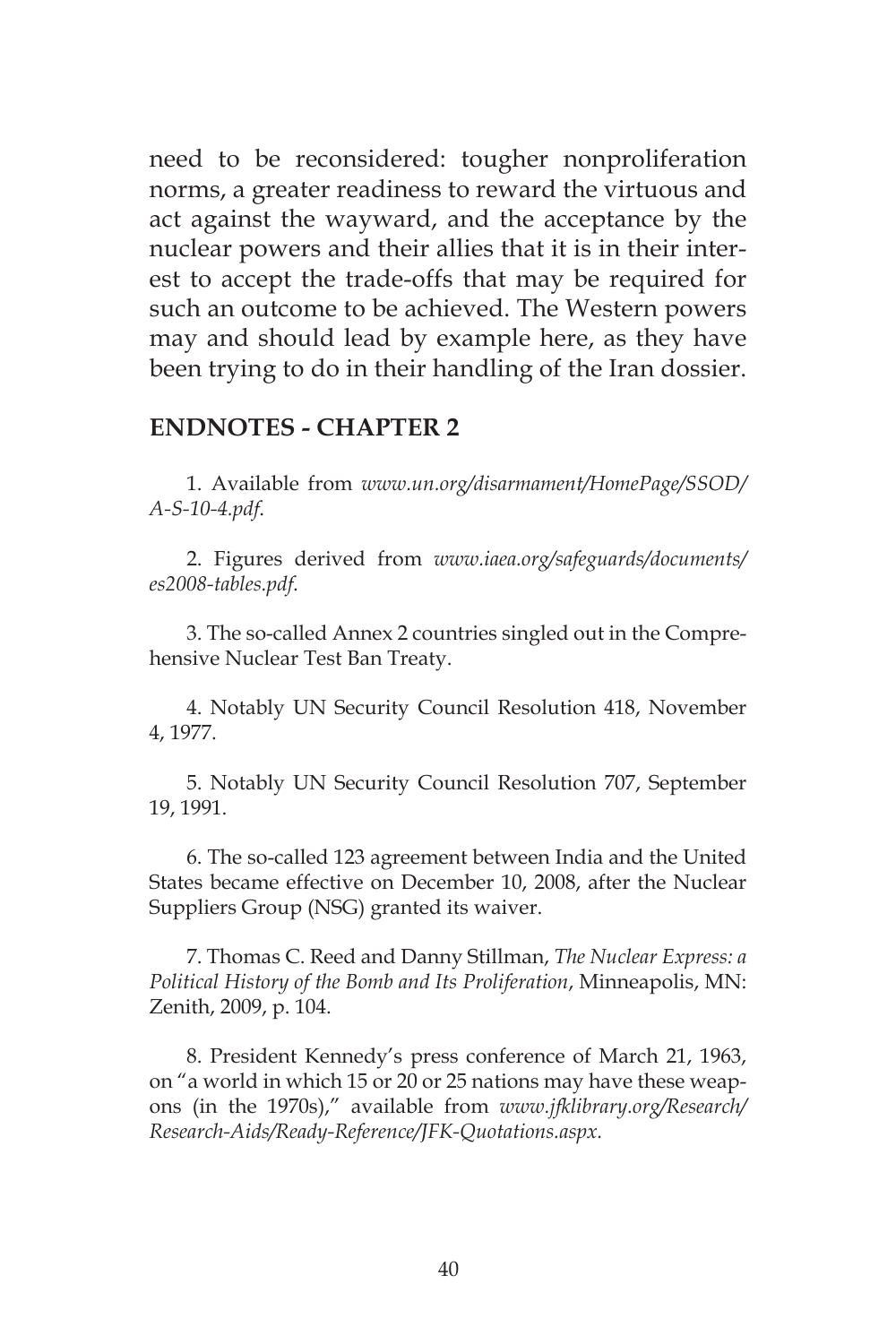9. The Partial Test Ban Treaty was signed on October 7, 1963.

10. Such as Larry Collins and Dominique Lapierre, *The Fifth Horseman*, New York: Simon & Schuster, 1980.

11. For instance, in Thomas Schelling's work on the strategy of conflict, Thomas C. Schelling, *The Strategy of Conflict*, Cambridge, MA: Harvard University Press, 1960.

12. See Ken Waltz, "The Spread of Nuclear Weapons: More May be Better," *Adelphi Paper* No. 171, London, UK: International Institute for Strategic Studies (IISS), 1981; and Pierre Gallois, *Stratégie de l'âge nucléaire* (Strategy of the Nuclear Age), Paris, France: Calman-Lévy, 1960.

13. In the framework of the secret French-German-Italian agreement of November 1957 (revealed and declassified after the Cold War). See Georges-Henri Soutou, *L'Alliance incertaine: les rapports politico-stratégiques franco-allemands 1954-1996* (The Uncertain Alliance: Franco-German Political and Strategic Relations, 1954-1996), Paris, France: Fayard, 1996.

14. Michael Dobbs, *One Minute to Midnight: Kennedy, Khrushchev and Castro on the Brink of Nuclear War*, New York: Knopf, 2008.

15. Scott Sagan, *The Limits of Safety: Organizations, Accidents, and Nuclear Weapons*, Princeton, NJ: Princeton University Press, 1995.

16. Such as the unauthorized flight of a B-52H bomber loaded with six nuclear-tipped AGM-129 ACM cruise missiles in August 2009 (leading to the resignation of the Secretary of the Air Force and of the Chief of Staff of the Air Force); or the mistaken shipment to Taiwan of fuses for the nuclear payload of Minuteman intercontinental ballistic missiles in 2006 (leading to the disciplining of 17 senior officers). On these incidents, see *inter alia* Lolita Baldur, "Report slams Pentagon nuke oversight," Associated Press, January 7, 2009, available from *www.nbcnews.com/id/28547375/ns/ us\_news-military/t/report-slams-pentagon-nuke-oversight/.*

17. Beginning with the Operation BRASS TACKS, Indian military exercises in 1986-87; the Kargil conflict in Kashmir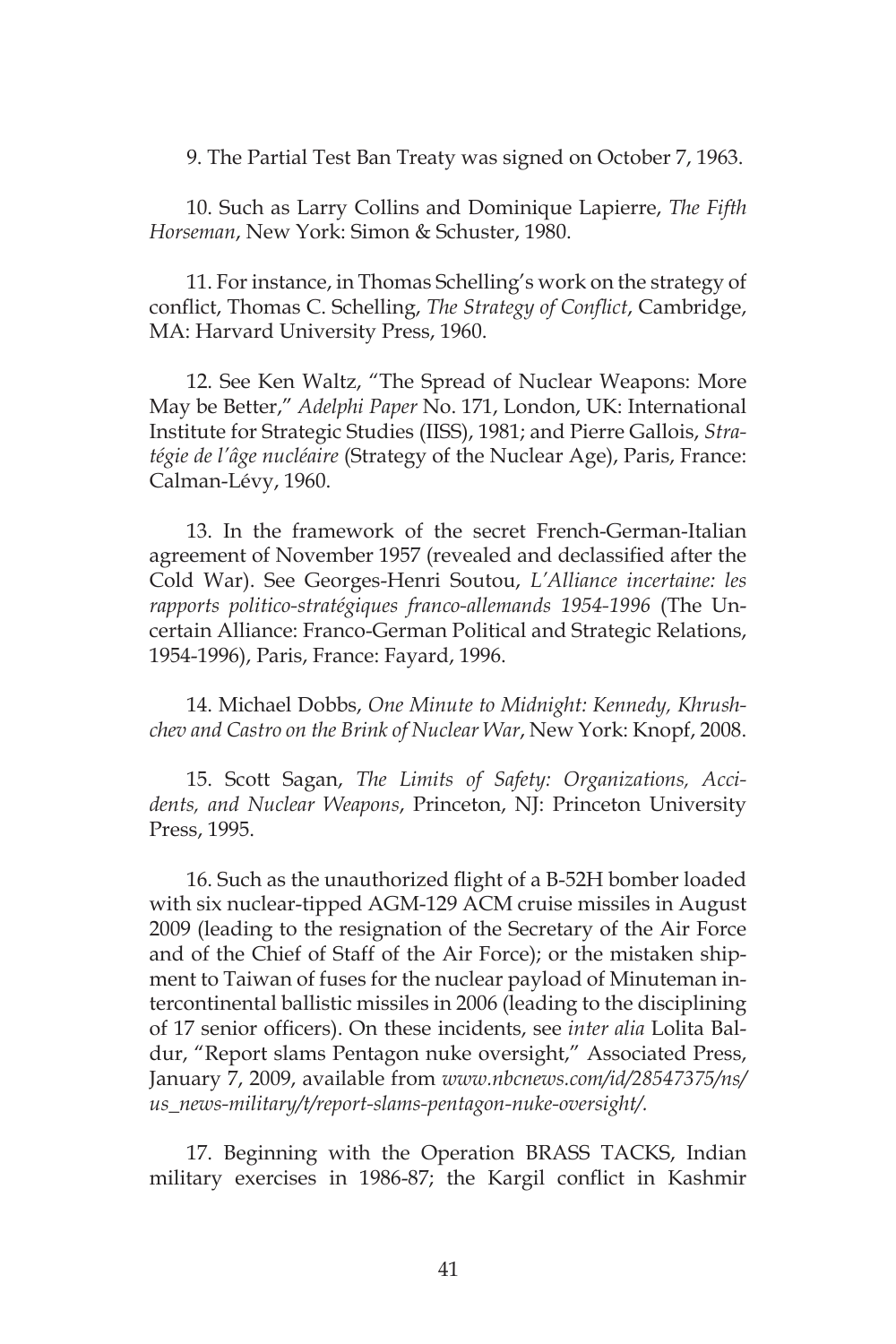in 1999; and the very tense standoff that followed for close to half a year the terrorist attack against the Indian Parliament in December 2001.

18. The Soviet reactor at Obninsk was the first to feed power into the electricity grid in 1954; the Chernobyl nuclear accident occurred 32 years later.

19. Elaine Sciolino and Katrin Bennhold, "Chirac Strays from Assailing a Nuclear Iran," *The New York Times*, February 1, 2007 (quote: "Why wouldn't Saudi Arabia do it? Why won't it help Egypt to do it as well?").

20. "I do not have a policy of containment; I have a policy of preventing Iran from obtaining nuclear weapons," Barack Obama, Remarks by the President at American Israel Public Affairs Committee (AIPAC) Policy Conference, speech at the Washington Convention Center, Washington, DC, March 4, 2012, available from *www.whitehouse.gov/the-press-office/2012/03/04/remarks-president-aipac-policy-conference-0*.

21. During the attempted military coup by French generals in Algeria in April 1961, there was a question about the exercise of control on the French nuclear test site in the Sahara and of a nuclear device that was being prepared for testing there. See Bruno Tertrais, "A 'Nuclear Coup'? France, the Algerian War, and the April 1961 Nuclear Test," Henry D. Sokolski and Bruno Tertrais, eds., *Nuclear Weapons Security Crises: What Does History Teach?*, Carlisle, PA: Strategic Studies Institute, U.S. Army War College, 2013, pp. 25-64, available from *www.strategicstudiesinstitute.army. mil/pubs/display.cfm?pubID=1156.*

22. "Al Qaeda has tried to acquire or make nuclear weapons for at least 10 years," quoted from National Commission on Terrorist Attacks Upon the United States, "The 9/11 Commission Report: Final Report of the National Commission on Terrorist Attacks Upon the United States," Washington, DC: U.S. Government Printing Office, 2004, p. 386.

23. China, France, Argentina, Brazil, South Africa, Algeria, among others, only acceded to the NPT after 1990.